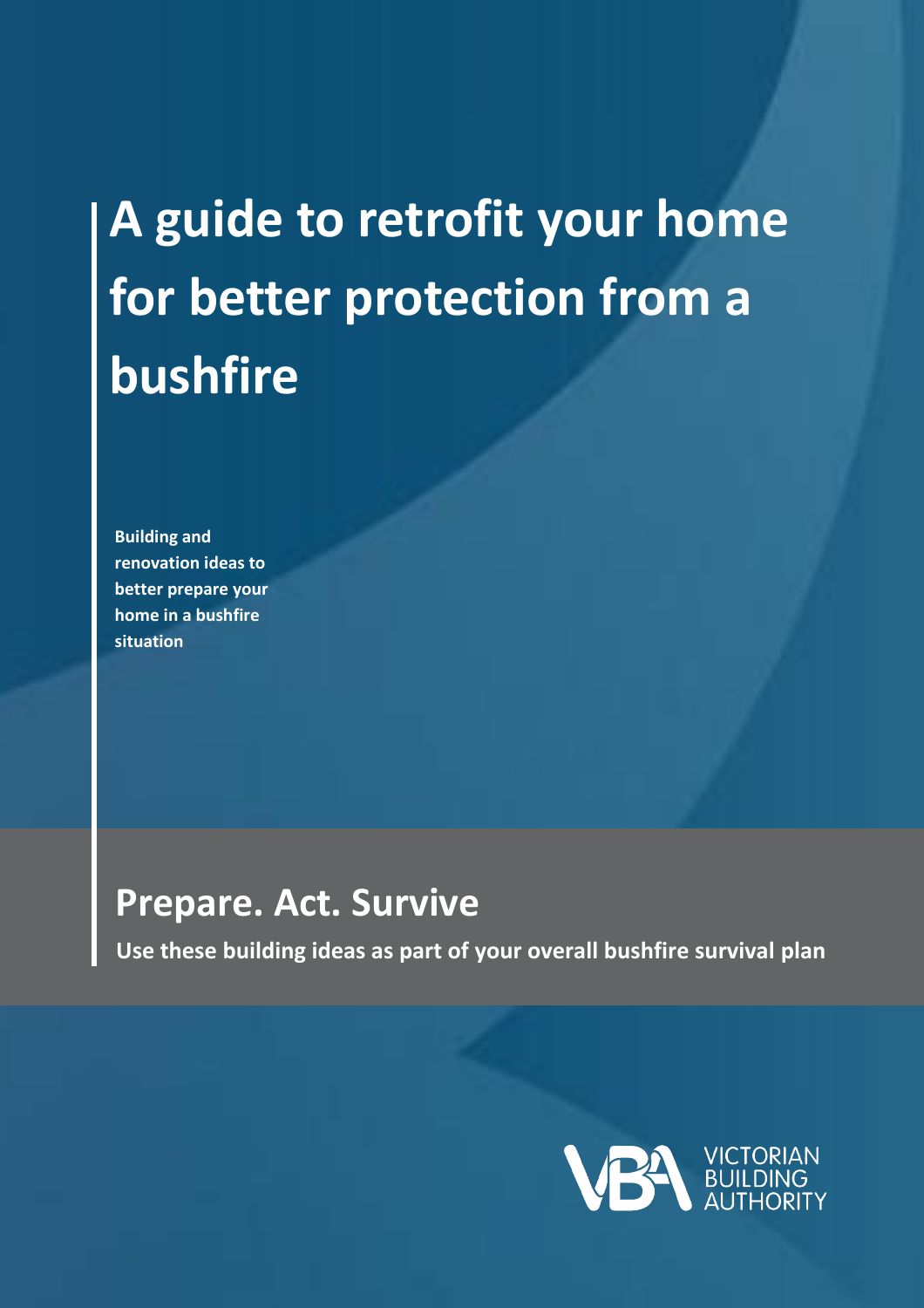#### **INTRODUCTION**

Following the devastating bushfires of February 2009, many people who were not living in the affected areas or who suffered minor property damage are reassessing their preparedness.

The introduction of building regulations that require consideration of bushfire protection measures to Australian Standard 3959-2009 (AS 3959) mean that residents who are rebuilding or renovating now have a clear direction on how to increase protection to their homes. However, the majority of residences in bushfire prone areas pre-date those regulations, meaning existing houses are unlikely to achieve the increased levels of bushfire protection delivered by the new Standard.

The VBA and Country Fire Authority (CFA) have joined together to provide practical advice to those who wish to upgrade their existing homes to be better protected from bushfires.

A range of options exist and this guide is divided into two parts: retrofit for generic ember protection and retrofit protection for various

Bushfire Attack Levels (BAL), based upon the Standard.

Although this guide is designed to improve the performance of homes when subjected to bushfire attack there can be no guarantee that a building will



survive a bushfire event. This is substantially due to the unpredictable nature and behaviour of fire and the difficulties associated with extreme weather conditions.

While this guide identifies available construction protection methods as per AS 3959, it should be clearly understood that such building enhancements are complementary to good site preparation and vegetation management in the context of your bushfire survival plan.

Reducing the risk from bushfire comprises a number of processes and tasks:

- Assessing and managing site vegetation
- Defendable space assessment and maintenance

Provision and maintenance of active protection equipment Construction safety measures as outlined in this brochure

While your response to each of these elements will depend upon your circumstances, each should be considered in developing an appropriate bushfire strategy. This guide is provided to assist with retrofitting of existing homes

only and is not intended to be a comprehensive bushfire assessment or compliance advice.

More information relating to steps 1 to 3 can be found in the CFA's Fire Ready Kit.

This retrofit guide only applies for categories up to BAL 29. BAL 40 and BAL FZ are considered to be very high to extreme bushfire risk and therefore homes in these categories are not usually suitable for retrofit upgrades. See page 25 for more information if your home is in these categories.

The information contained within this guide and advice from Registered Building Practitioners will help you decide whether you retrofit your existing home and to what extent. You should consult with experts in this field, use Registered Building Practitioners (where required) and obtain three quotes.

For other relevant bushfire references and resources visit: [www.cfa.vic.gov.au](http://www.cfa.vic.gov.au/) [www.vba.vic.gov.au](http://www.vba.vic.gov.au/)

Content from AS 3959 has been reproduced with permission from SAI Global under Licence 1006-C152. Copies of the Standard can be purchased online a[t www.saiglobal.com](http://www.saiglobal.com/)

### **IS RETROFITTING MANDATORY?**

Retrofitting is not mandatory.

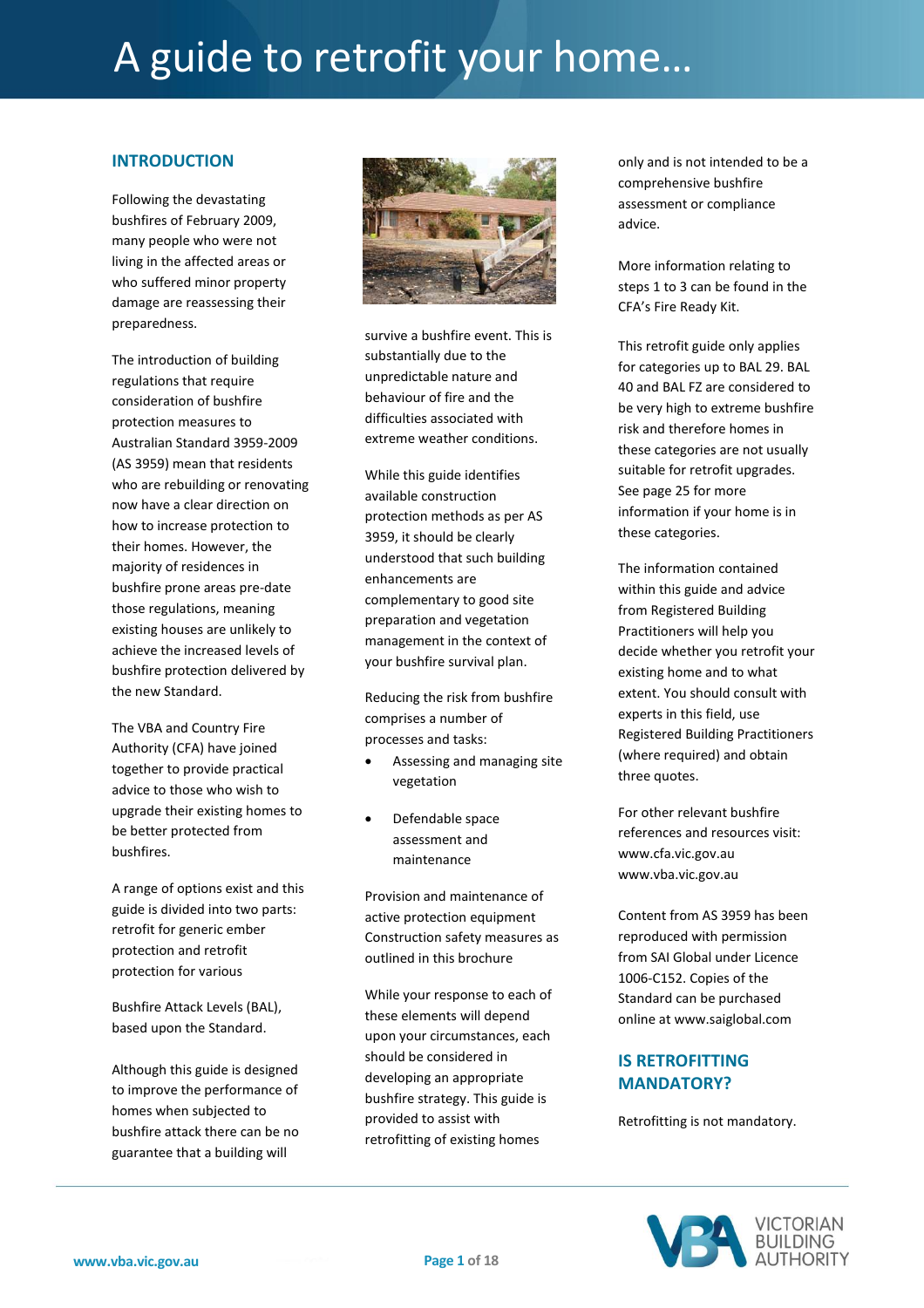Each feature can be applied depending on your individual needs and the level of fire protection desired.

Each retrofitting measure is a step towards making your home safer against the impact of embers and radiant heat in the event of a bushfire. If you want your home to be comparable to the construction requirements under AS 3959, then ALL the works associated with a particular BAL category will need to be undertaken.

From 11 March 2009, the Victorian building regulations prescribed that all new homes must be designed, constructed and located with improved bushfire protection. The Victorian Government adopted these building regulations to expedite the rebuilding of bushfire affected homes without compromising safety.

The bushfire building regulations do not include mandatory retrofitting. This will be a decision that each home owner will need to make; taking into consideration recent events, your home's current level of protection, your location and home site.

Routine maintenance is an important part of bushfire protection for your home, outbuildings and garden. For example, if a window/door metal shutter is fitted, it needs to work at the time of a bushfire threat just like your fire equipment needs to be ready to go.

Retrofitting your home to reduce your bushfire risk can also result in improved noise and climate control.

#### **BUSHFIRE RISK**

Bushfires kill. Even wellprepared homes can be destroyed by a bushfire. Survival must be your main priority.

The only sure way to survive a bushfire is to be well away from the threat.

#### **Bushfire behaviour**

Bushfire behaviour is influenced by several key environmental factors.

Victoria has adopted the new nationally agreed Fire Danger Ratings. These ratings recognise the significant increase in severe bushfire conditions over the past decade and the heightened level of danger to the community, as experienced on Saturday 7 February 2009.

#### **Fire danger index**

Every day during the fire season the Bureau of Meteorology (BoM) forecasts an outlook of the Fire Danger Index (FDI) by considering elements of the predicted weather including temperature, relative humidity, wind speed, and dryness of vegetation.

When determining the Fire Danger Rating (FDR), fire agencies, in consultation with the BoM, consider a range of other factors relating to that area and day.

These factors include:

- The length of time the FDI has been elevated
- Extent of fire already in the landscape
- Fuel and dryness
- Likelihood of weather events such as lightning
- Grass fuel conditions.

#### **Fire Danger Rating (FDR)**

A Fire Danger Rating is a prediction of fire behaviour, including how hard it would be to put out a fire once it starts. It provides information on:

- The sort of bushfire behaviour that could be experienced on that day
- The type of threat bushfires may pose to life and property on any day given the forecast weather conditions

### **Vegetation and location**

Vegetation and location significantly impacts on fire intensity. In addition to the FDI on the day of a fire, the type and arrangement of vegetation in proximity to your home will play a significant factor in determining the impact and effects of bushfire that you are likely to experience. The CFA Fire Ready Kit provides comprehensive advice in relation to these factors so that you can understand your individual bushfire risk environment.

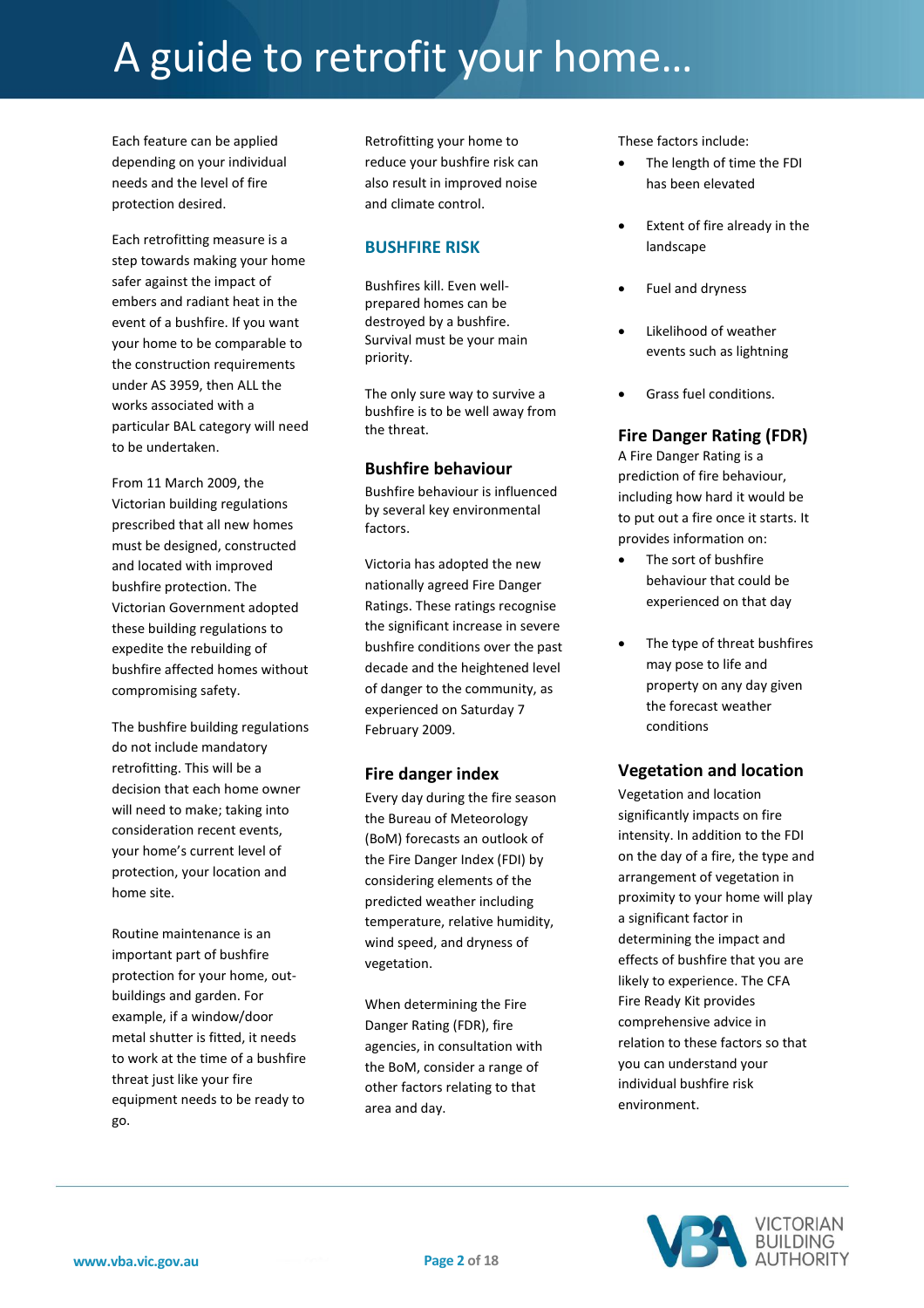#### **Spread mechanisms**

Bushfire spreads via three key mechanisms:

- Ember attack
- Radiant heat
- Direct flame contact

The FDI and proximity of your home to vegetation and the fire front will determine whether or not you experience all three of these mechanisms, a limited combination or ember attack alone during a bushfire event.

Understanding the type of bushfire behaviour that you might experience at your site will provide you with an appreciation of the extent of site preparation and construction features that you may wish to employ for your home. The Building Commission and CFA recommend that you take particular interest in identifying your bushfire risk prior to considering the application of protection methods in this guide.

### **BUSHFIRE ATTACK LEVEL (BAL)**

The new standard contains six bushfire risk categories.

The categories are based on sophisticated scientific modelling that includes assessing the homes' construction type, radiant heat performance, proximity to outbuildings, and slope of the land, vegetation type and fire shielding. This provides a more

| <b>Bushfire attack</b><br><b>level</b> | <b>Radiant heat</b><br>exposure (AS 3959) | <b>Description of</b><br><b>Predicted bushfire</b><br>attack and levels of<br>exposure                                                                                                                                                          |
|----------------------------------------|-------------------------------------------|-------------------------------------------------------------------------------------------------------------------------------------------------------------------------------------------------------------------------------------------------|
| <b>BAL - LOW</b>                       | Insignificant                             | The risk is very low,<br>radiant heat on the<br>building is insignificant to<br>warrant specific<br>construction<br>requirements, however<br>ember attack may still<br>occur.                                                                   |
| $BAL - 12.5$                           | 0 to 12.5 kW/m2                           | Primarily risk of ember<br>attack; risk of radiant<br>heat is considered low                                                                                                                                                                    |
| $BAL - 19$                             | 12.5 to 19 kW/m2                          | Risk is considered<br>moderate with increasing<br>levels of ember attack<br>and burning debris<br>ignited by wind borne<br>embers; increasing<br>likelihood of exposure to<br>radiant heat                                                      |
| <b>BAL - 29</b>                        | 19 to 29 kW/m2                            | Risk is considered to be<br>high with increasing<br>levels of ember attack<br>and burning debris<br>ignited by wind borne<br>embers; increasing<br>likelihood of exposure to<br>radiant heat                                                    |
| <b>BAL - 40</b>                        | 29 to 40 kW/m2                            | Risk is considered to be<br>very high. Increasing<br>levels of ember attack<br>and burning debris<br>ignited by wind borne<br>embers; increasing<br>likelihood of exposure to<br>radiant heat and some<br>direct exposure to flames<br>possible |
| BAL - FZ                               | 40 kW/m2plus<br>(Flame Contact)           | Risk is considered to be<br>extreme. Direct exposure<br>to flames from fire front<br>is likely in addition to<br>high levels of radiant<br>heat exposure and ember<br>attack                                                                    |

detailed risk assessment for each individual building site. AS 3959 prescribes minimum construction requirements

based on the determination of a Bushfire Attack Level (BAL). In addition to ember attack, each BAL is based on heat flux exposure thresholds.

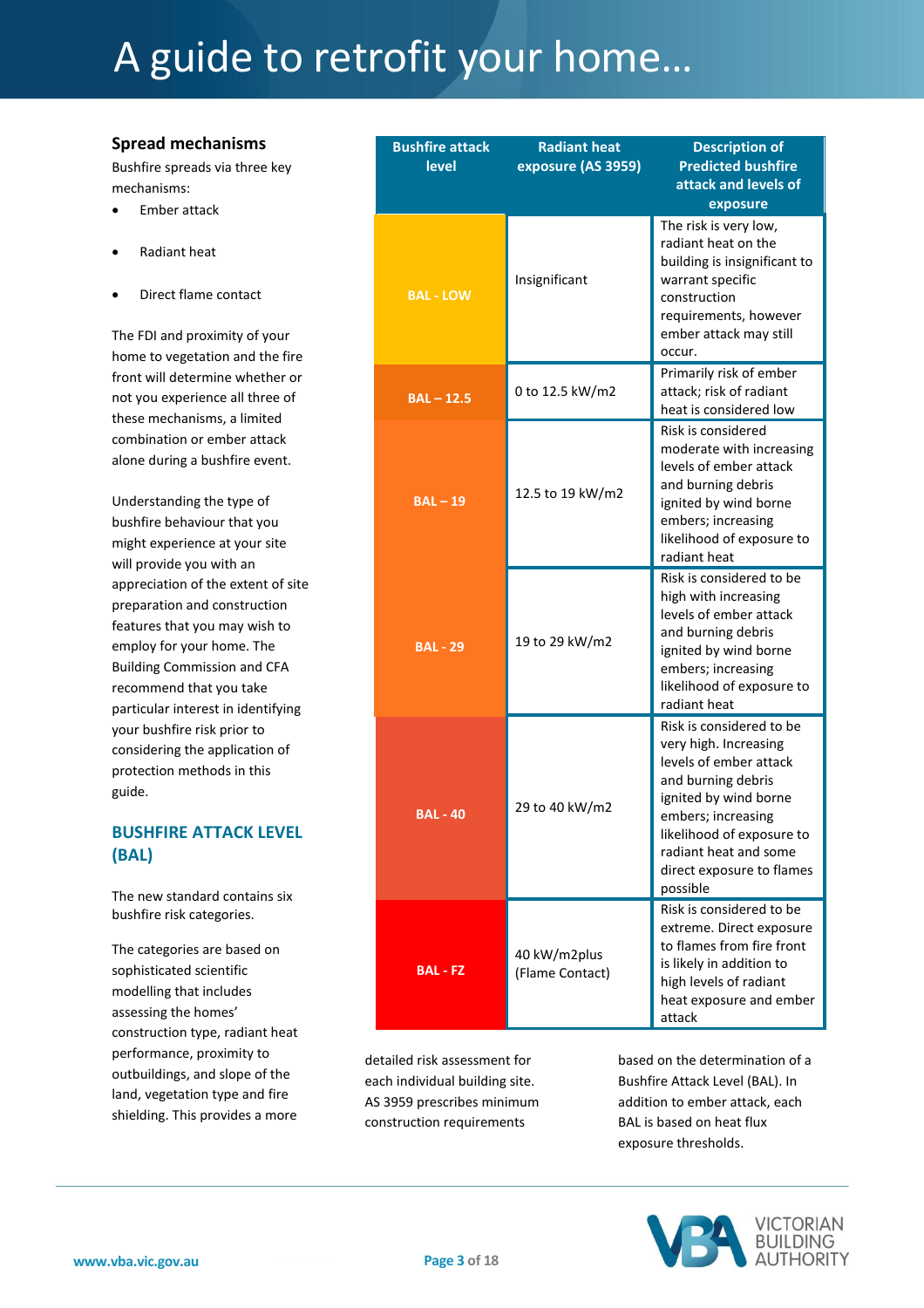#### **BAL-LOW**

Is the lowest risk category and there are no additional construction requirements for this category BAL-FZ (Flame Zone) is the highest risk category.

Refer to the table below for descriptions.

To put these exposure levels into perspective, a radiant heat flux exposure of 6.4 kW/m2 will result in pain after approximately eight seconds skin exposure. So even at lower BAL categories, significant danger to people will still exist and external conditions may be too extreme for human survival in the short term.

To undertake a BAL assessment of your site, refer to the methodology in AS 3959. It is encouraged that you engage a registered Building Practitioner or other suitably trained professional to assist in determining the BAL for your site

### **COST & IMPLEMENTATION GUIDE**

The cost and implementation of retrofitting existing homes for bushfire protection measures will vary significantly depending on factors, such as:

- **•** The existing construction methods and materials used in the building
- **•** The age of the building

| <b>Low Cost</b>                                                                                                                                                                         | <b>Moderate Cost</b>                                                                                         | <b>High Cost</b>                                                                                                                      |
|-----------------------------------------------------------------------------------------------------------------------------------------------------------------------------------------|--------------------------------------------------------------------------------------------------------------|---------------------------------------------------------------------------------------------------------------------------------------|
| Sealing all small gaps<br>around the house with<br>appropriate joining strips<br>or a flexible silicon based<br>sealant                                                                 | Installing shutters or<br>metal fly screens to<br>doors and windows to<br><b>BAL 29</b>                      | Replacing wall,<br>fascia, roof or floor<br>materials with non-<br>combustible or<br>bushfire resistant<br>materials                  |
| Installing sarking behind<br>weather boards or other<br>external cladding when<br>they are being replaced<br>for maintenance or other<br>reasons                                        | Application of product<br>to timber to increase its<br>resistance to fire                                    | Installing sarking<br>behind<br>weatherboards or<br>other external<br>cladding when they<br>otherwise would not<br>have been replaced |
| Installing sarking beneath<br>existing roofing when it is<br>being replaced for<br>maintenance or other<br>reasons                                                                      | Installing a bushfire<br>sprinkler system                                                                    | Installing sarking<br>beneath existing<br>roofing when it<br>otherwise would<br>not have been<br>replaced                             |
| Replacing or over cladding<br>parts of door frames less<br>than 400mm above the<br>ground, decks and similar<br>elements or fittings with<br>bushfire resisting timber<br>or metal etc. | Separate external<br>structures within<br>six metres of the house<br>with a 60/60/60 fire<br>resistant wall  | Replacing glass with<br>toughened or<br>laminated safety<br>glass                                                                     |
| Installing weather strips,<br>draught excluders or<br>draught seals at the base<br>of side-hung doors                                                                                   | Replace decking with<br>non-combustible<br>material                                                          | Installing a private<br>bushfire shelter                                                                                              |
| Sealing vents and weep<br>holes in external walls<br>with mesh of corrosion<br>resistant steel, bronze or<br>aluminum                                                                   | Replace external doors<br>with non-combustible<br>or solid timber doors<br>with minimum<br>thickness of 35mm | Installing tested<br>shutters or metal fly<br>screens to doors and<br>windows for<br>BAL 40 and FZ                                    |
| Sealing around roofing<br>and roof penetrations                                                                                                                                         | Enclose subfloor with<br>non-combustible<br>material                                                         | Replace overhead<br>glazing with 'Grade<br>A' safety glass                                                                            |

- **•** Access around the building and the height of the building above surrounding ground
- **•** Location and access to suitable tradespersons and material suppliers so that competitive pricing can be obtained
- **•** Whether any heritage or other controls apply to the building.

Owners are also cautioned that existing buildings may contain materials made from asbestos or have painted surfaces that contain lead. These materials should be handled in accordance with appropriate guidelines. Depending on the construction of your home, some retrofitting measures will be more or less expensive than others

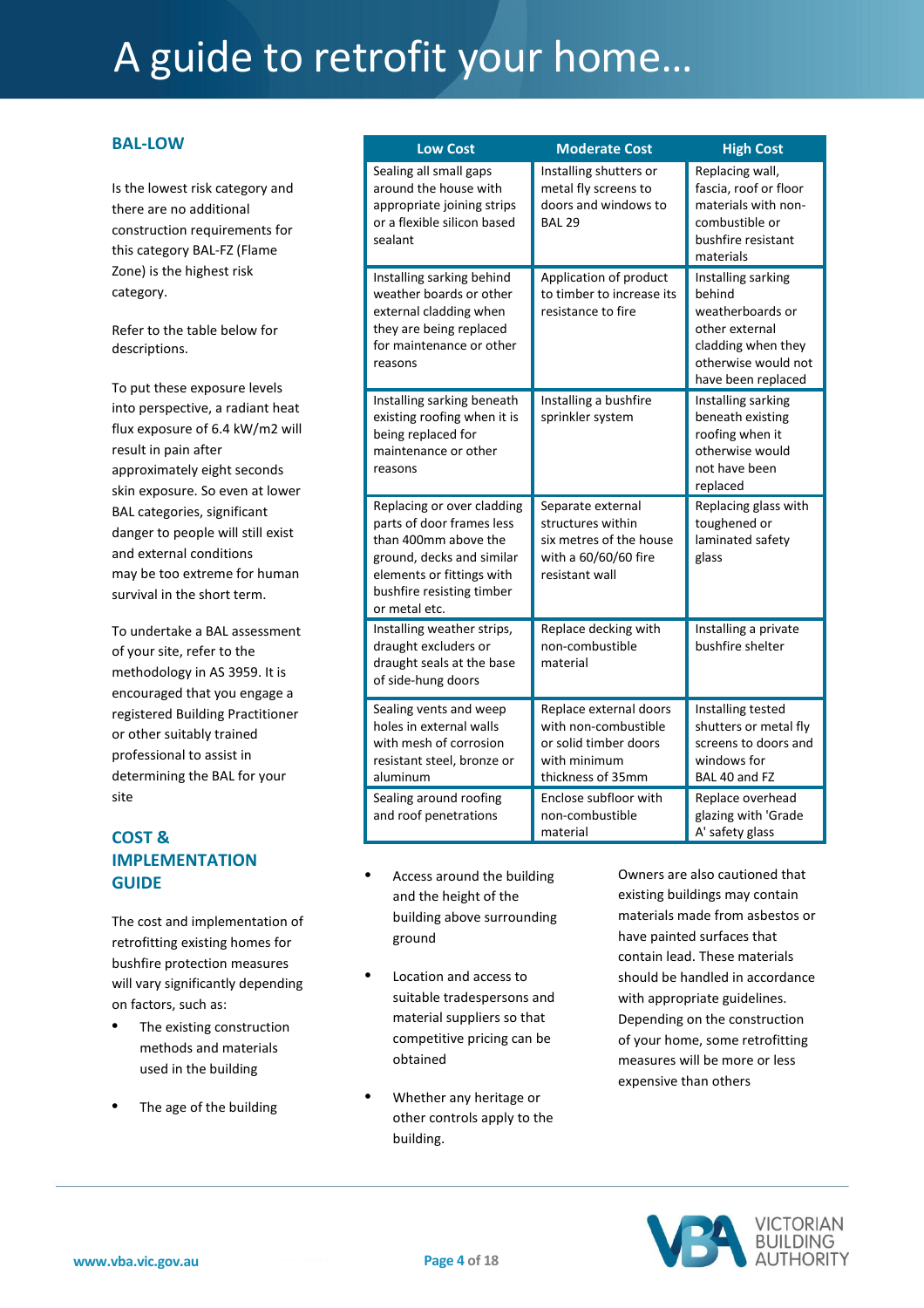# **RETROFIT PROVISIONS RELATING TO EMBER ATTACK**

Ember attack can occur over distances greater than 1km from the fire front. Any gaps, cracks or areas where embers and fuel can lodge significantly reduces the home's resistance to bushfire.

The Victorian Bushfires Royal Commission 2009 recorded that: 'Post bushfire surveys in

Australia have consistently found that most houses ignite and burn due to wind borne embers. Unlike direct flame exposure and radiant heat flux…ember attack is a threat at all BALs...hence, measures designed to prevent ignition by embers are key measures across the board.' Research consistently identifies that over 85 per cent of houses destroyed by bushfire was due to ember attack.

### **Retrofit construction**

requirements have been considered in this section where they specifically relate to ember attack. This is considered to represent a minimum level of bushfire resistance for homes.

BAL-40 and direct flame BAL-FZ are not referenced here, see page 25 for more information.

# **FLOORING SYSTEMS UP TO AND INCLUDING BAL 29**

 Enclose existing sub floors with suitable materials or construct the floor and

structure with noncombustible materials to provide resistance to bushfire where the flooring is less than 400mm above the ground. Refer to page 20 - Flooring systems.

 While this is not required for lower BAL categories, implementation may be beneficial.

Walls and Fascia Up to and including BAL 19Replace or cover external surfaces of walls that are less than 400mm above the ground, decks, carport roofs, awnings and similar elements or fittings having an angle less than 18 degrees to the horizontal and extending greater than 110mm in width with:

- Non-combustible materials; or
- Fibre cement external cladding with a 6mm minimum thickness; or
- Bushfire resisting timber as specified in AS 3959 Appendix F; or
- A timber species as specified in AS 3959
- Appendix E; or
- A combination of the above.
- Cover, seal, overlap, backblock or butt-joint all joints in the external surface material of walls to prevent gaps greater than 3mm.
- Apply sarking-type material over the outer face of the building frame prior to refixing of any external

cladding. Note: sarking should not be considered a replacement for sealing gaps but is useful as a backup if gaps occur.

### **BAL 29**

# **Replace or cover external walls at all heights with:**

- Non-combustible materials (such as masonry, brick veneer, mud brick, concrete, aerated concrete, etc); or
- Timber or steel-framed walls that are sarked on the outside of the frame and clad with:
- Fibre cement external cladding with a 6mm minimum thickness; or
- Steel sheet; or
- Bushfire resisting timber as specified in AS 3959 Appendix F

Windows (Including skylights) Up to and including BAL 29 Protect window assemblies with:

- External metal screens 1 ; or
- Bushfire shutters.

If located less than 400mm above the ground: decks, carport roofs, awnings and similar elements or fittings having an angle less than 18 degrees to the horizontal and extending greater than 110mm in width should be made from:

 Bushfire resisting timber as specified in AS 3959 Appendix F; or

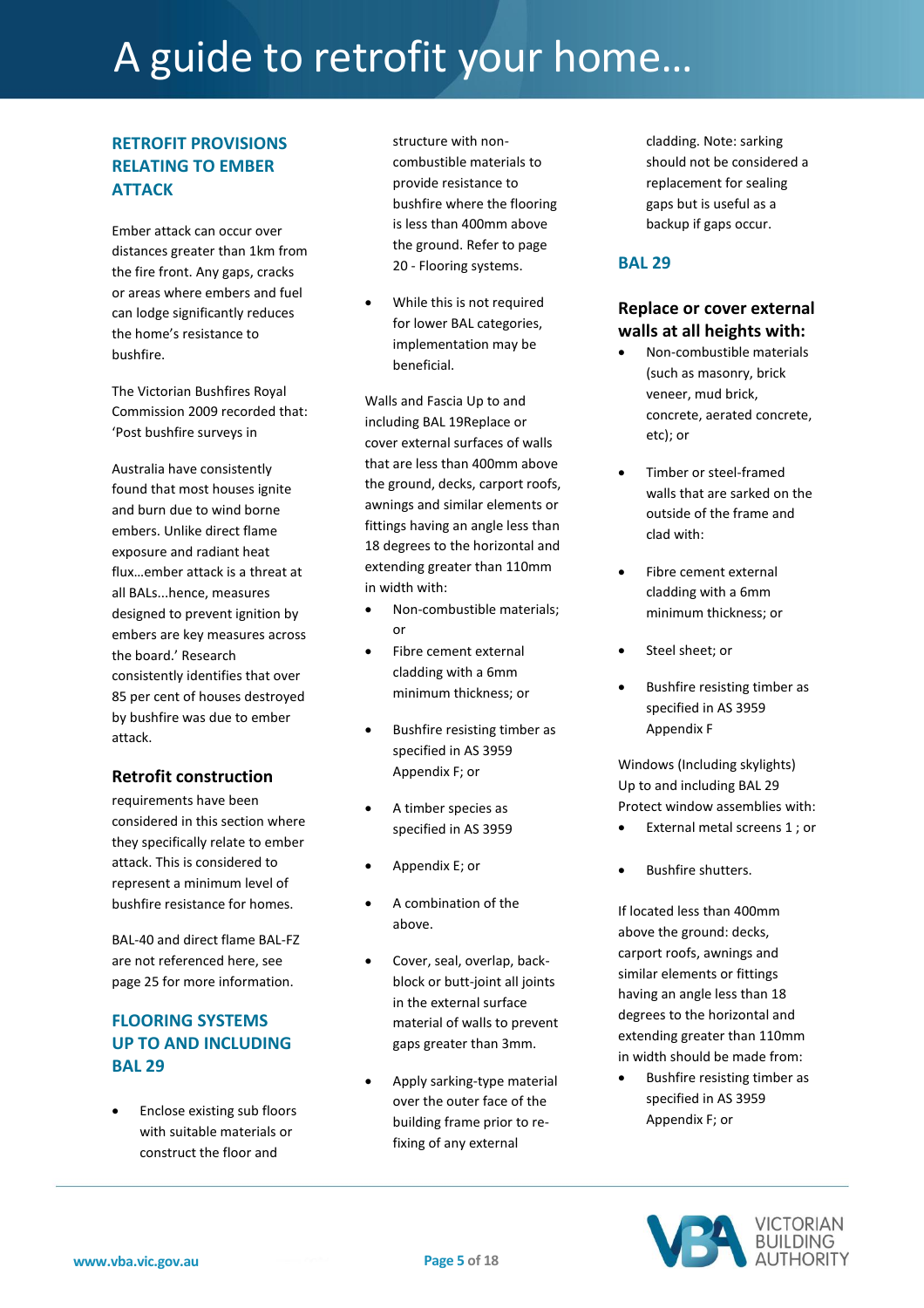- A timber species as specified in AS 3959 Appendix E; or
- Metal; or Metal-reinforced PVC-U; or
- A combination of the above.

External hardware to windows required for opening should be metal.

Where windows are not protected with external screens or bushfire shutters:

- Glazing less than 400mm above the ground, decks, carport roofs, awnings and similar elements should be at least 4mm or thicker 'Grade A' safety glass2 ; and
- Glazing above 400mm may be annealed glass; and
- External screens should be provided to openable portions of the window; or
- Glass blocks may be used for glazing of any height, without screens.

Where fitted, check that your bushfire shutters comply with AS 3959 and are made from:

- Non-combustible materials; or
- Bushfire resisting timber as specified in AS 3959 Appendix F; or A timber species as specified in AS 3959 Appendix E; or
- A combination of the above.

Where fitted, screens for windows and doors should comply with AS 3959 and have a mesh or perforated sheet with a maximum aperture of 2mm and made of corrosion-resistant steel, bronze or aluminium. Gaps around the perimeter of the screen to the building should not exceed 3mm.

The frame supporting the mesh or perforated sheet should be:

- Metal; or
- Bushfire resisting timber as specified in AS 3959
- Appendix F; or
- A timber species as specified in AS 3959
- Appendix E; or
- A combination of the above.

# **EXTERNAL DOORS UP TO AND INCLUDING BAL 29**

Protect side hung external doors with one of the following:

- External metal screens (see Windows); or
- Bushfire shutters (see Windows); or Neither of the above if the door is:
- Non-combustible; or
- A solid timber door with a minimum thickness of 35mm for the first 400mm above the threshold; or
- A hollow core door with a non-combustible kick plate

for the first 400mm above the threshold; or

 A fully-framed glazed door with the frame constructed of a bushfire resisting timber as specified in AS 3959 Appendix F; or a timber species specified in AS 3959 Appendix E2.

External hardware to doors required for opening should be metal.

Glazing in doors should comply with the glazing requirements for windows (see page 12 of this brochure).

Parts of door frames less than 400mm above the ground, decks, carport roofs, awnings and similar elements or fittings having an angle less than 18 degrees to the horizontal and extending greater than 110mm in width should be made of the following:

- Bushfire resisting timber as specified in
- AS 3959 Appendix F; or
- A timber species as specified in AS 3959
- Appendix E; or
- Metal; or
- Metal-reinforced PVC-U; or
- A combination of the above.

Weather strips, draught excluders or draught seals could

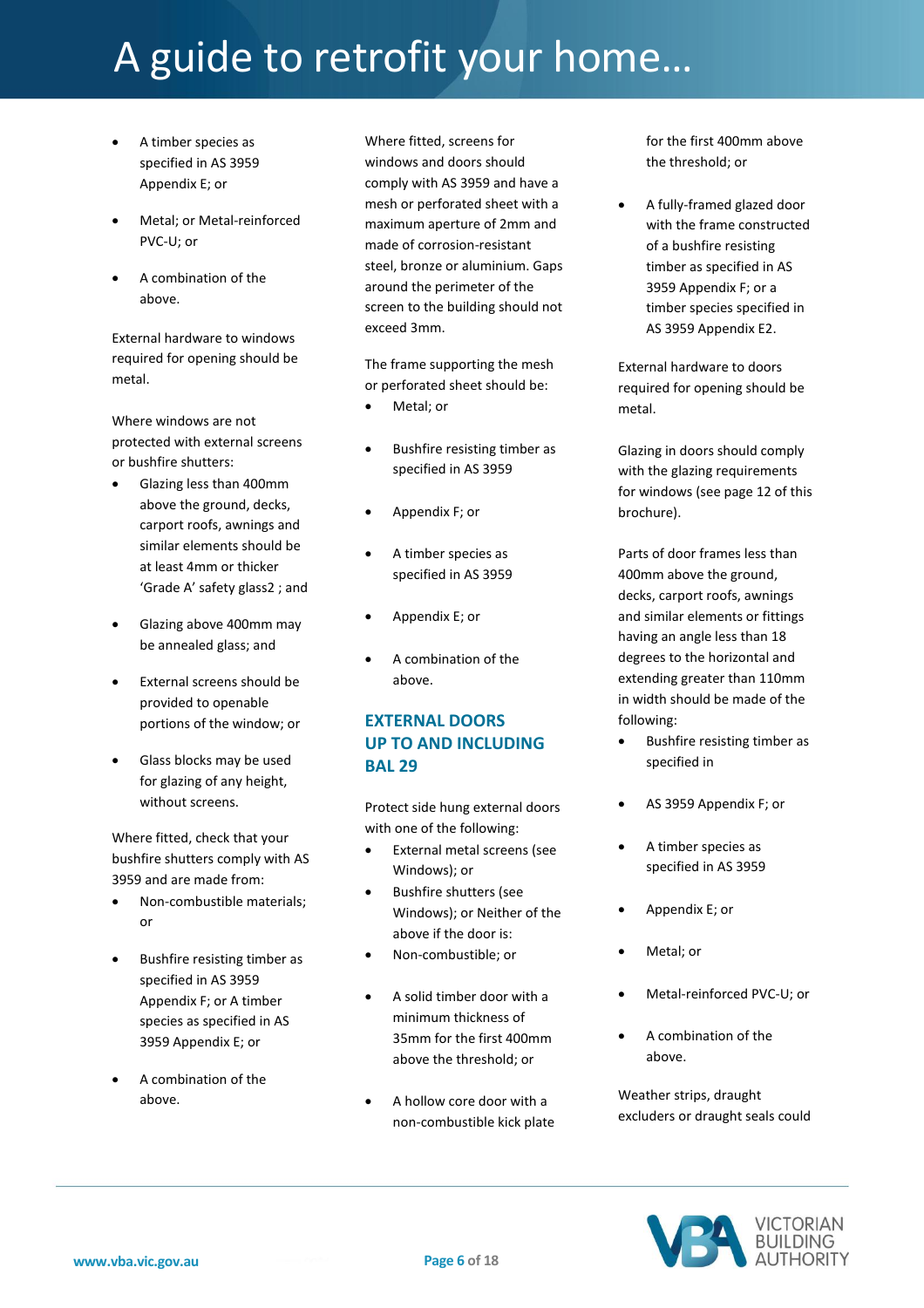be installed at the base of side hung doors (gaps to the perimeter should generally be less than 3mm). Protect external sliding doors with one of the following:

- External screens (see windows); or
- Bushfire shutters (see windows); or
- Neither of the above, if:
- Any glazing within the door is 'Grade A' safety glass; and
- The frame of the door and any glazing within the door is made of the following:
- Bushfire resisting timber as specified in
- AS 3959 Appendix F; or
- A timber species as specified in AS 3959
- Appendix E; or
- Metal; or
- Metal-reinforced PVC-U.

Alter vehicle access (garage) doors with the following:

- All parts of doors less than 400mm above the ground level should be made from:
- Non-combustible materials; or
- Fibre cement external cladding with a 6mm minimum thickness; or
- Bushfire resisting timber as specified in
- AS 3959 Appendix F; or
- A timber species as specified in AS 3959
- Appendix E2; or
- A combination of the above.

Panel lift, tilt and side-hung doors should be fitted with suitable weather-strips, draught excluders, draught seals or guide tracks (as appropriate), with a maximum gap size of 3mm.

Roller doors should have guide tracks with a maximum gap area of 3mm and be fitted with a nylon brush in contact with the door.

 Doors should not include ventilation slots.

### **VENTS AND WEEPHOLES UP TO AND INCLUDING BAL 29**

Seal vents, weepholes and other openings greater than 3mm in external walls with a mesh having a maximum aperture of 2mm and made of corrosionresistant steel, bronze or aluminium.

#### **ROOFS UP TO AND INCLUDING**



#### **BAL 29**

Check roof tiles, sheets and covering accessories are noncombustible.

Seal the roof and wall junction to fill gaps greater than 3mm, either by the use of fascia and eaves linings or by sealing the top of the wall to the rafters at the line of the wall.

Fit ember guards over roof ventilations points (such as gable and roof vents) with noncombustible material, mesh or perforated sheet with a maximum aperture of 2mm and made of corrosion-resistant steel, bronze or aluminium.

Fully sark sheet and tiled roofs by the following:

- The sarking material should have a flammability index of not more than 5; and
- Be located directly below the roof battens; and
- Cover the entire area of the roof (including the ridge); and
- Be installed to eliminate gaps where the sarking meets fascias, gutters, valleys etc; and
- Sheet roofs may use foil backed insulation blankets over the battens.

Alternatively for sheet roofs: protection may be provided by sealing any gaps greater than 3mm at the fascia, wall line, valleys, hips and ridges – under corrugations or ribs of roof

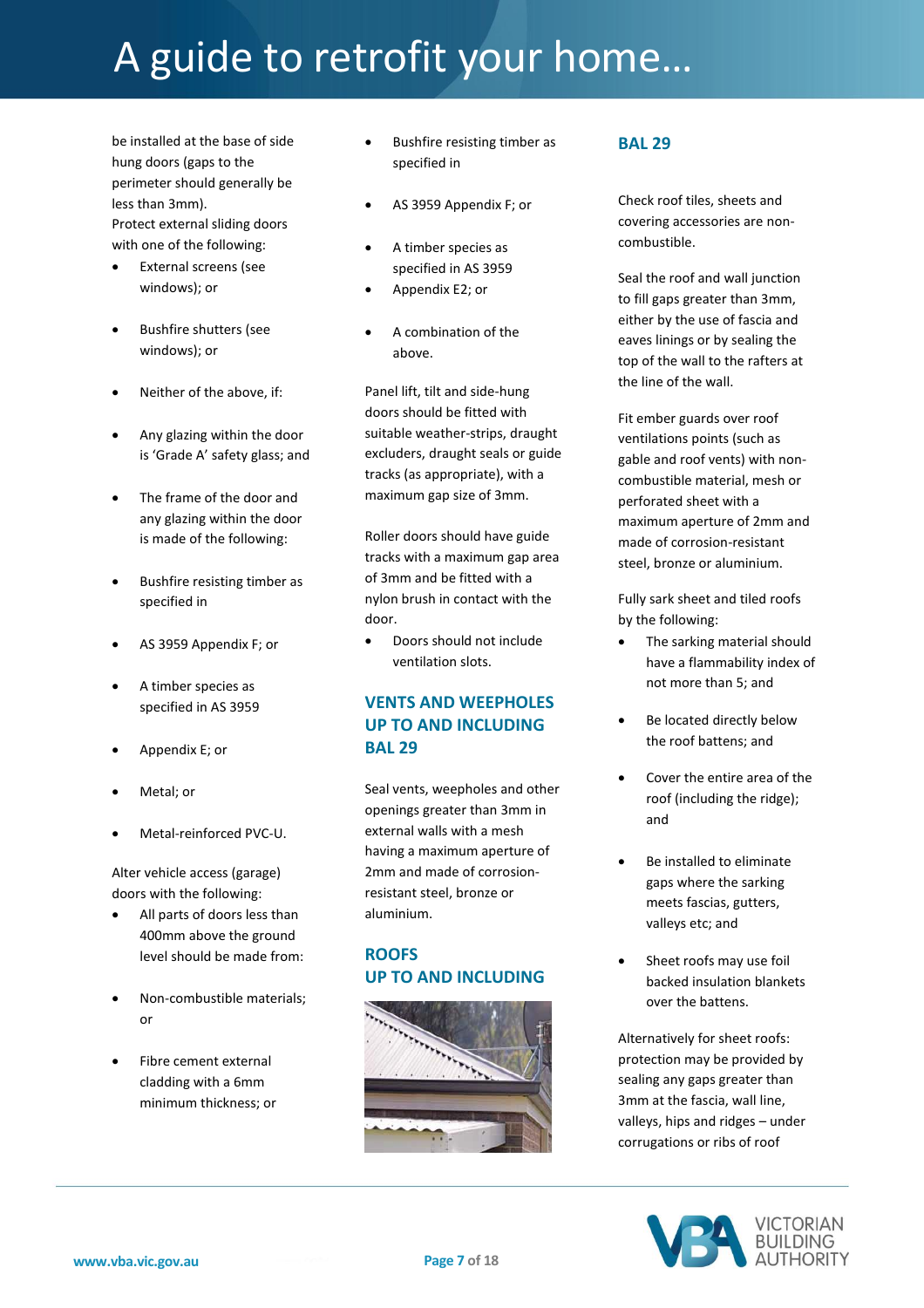sheeting, or between roof components with:

- **•** A mesh or perforated sheet with a maximum aperture of 2mm and made of corrosion-resistant steel, bronze, or aluminium; or
- **•** Mineral wool; or
- **•** Other non-combustible material; or
- **•** A combination of the above.

The recommendations for veranda, carport and awning roofs should be as the main roof (described above). Roof penetrations:

- **•** Penetrations (including roof lights, roof ventilators, roofmounted evaporative cooling units, aerials, vent pipes and supports for solar connectors) should be sealed with a noncombustible material at the roof to prevent gaps greater than 3mm.
- **•** Openings in vented roof lights, roof ventilators, or vent pipes should be fitted with ember guards made from perforated sheet with a maximum aperture of 2mm and made of corrosion-resistant steel, bronze or aluminium.
- **•** All overhead glazing should be 'Grade A' safety glass.
- **•** Glazed elements in roof lights and sky lights may be constructed of polymer provided that:
- **•** A 'Grade A' safety glass diffuser is installed below the glazing; or
- **•** A 4mm minimum thickness pane of 'Grade A' glass is installed in the outer pane of an Insulated Glazing Unit (IGU).
- **•** Flashing elements of tubular skylights 3 may be of fire-retardant material (in lieu of non-combustible) provided the roof integrity is maintained by an underflashing material having a flammability index no greater than 5
- **•** Evaporative cooling units should be fitted with butterfly closers as close as practicable to the roof level; or the unit should be fitted with non-combustible covers with a mesh or perforated sheet, having a maximum aperture of 2mm and made of corrosion resistant steel, bronze or aluminium. Contact the manufacturer regarding embed protection and properly fitted mesh covers.



Eaves, Gutters & Downpipes – Up to and including BAL 29 Protect eaves penetrations as per roof penetrations.

For eaves penetrations with openings greater than 3mm fit ember guards made of a noncombustible material, or with a mesh or perforated sheet, having a maximum aperture of 2mm and made of corrosion resistant steel, bronze or aluminium.

Ensure box gutters are noncombustible and flashed at the junction with the roof with noncombustible material.

- **•** Where installed, check gutters and valley leaf guards are noncombustible.
- **•** Gables should be protected as per the requirements for walls
- **•** Above-ground, exposed water and gas supply pipes should be metal.

Unenclosed external structures connected to the house Up to and including BAL 29

- Check the space(s) between decking and the house is less than 3mm.
- Materials used to enclose sub-floor spaces less than 400mm from the ground should be provided in accordance with the recommendations for external walls.

Decking, stair treads and trafficable surfaces of ramps and landings that are less than 300mm (measured horizontally at deck level) or 400mm (measured vertically) from the surface of the deck should be made from:

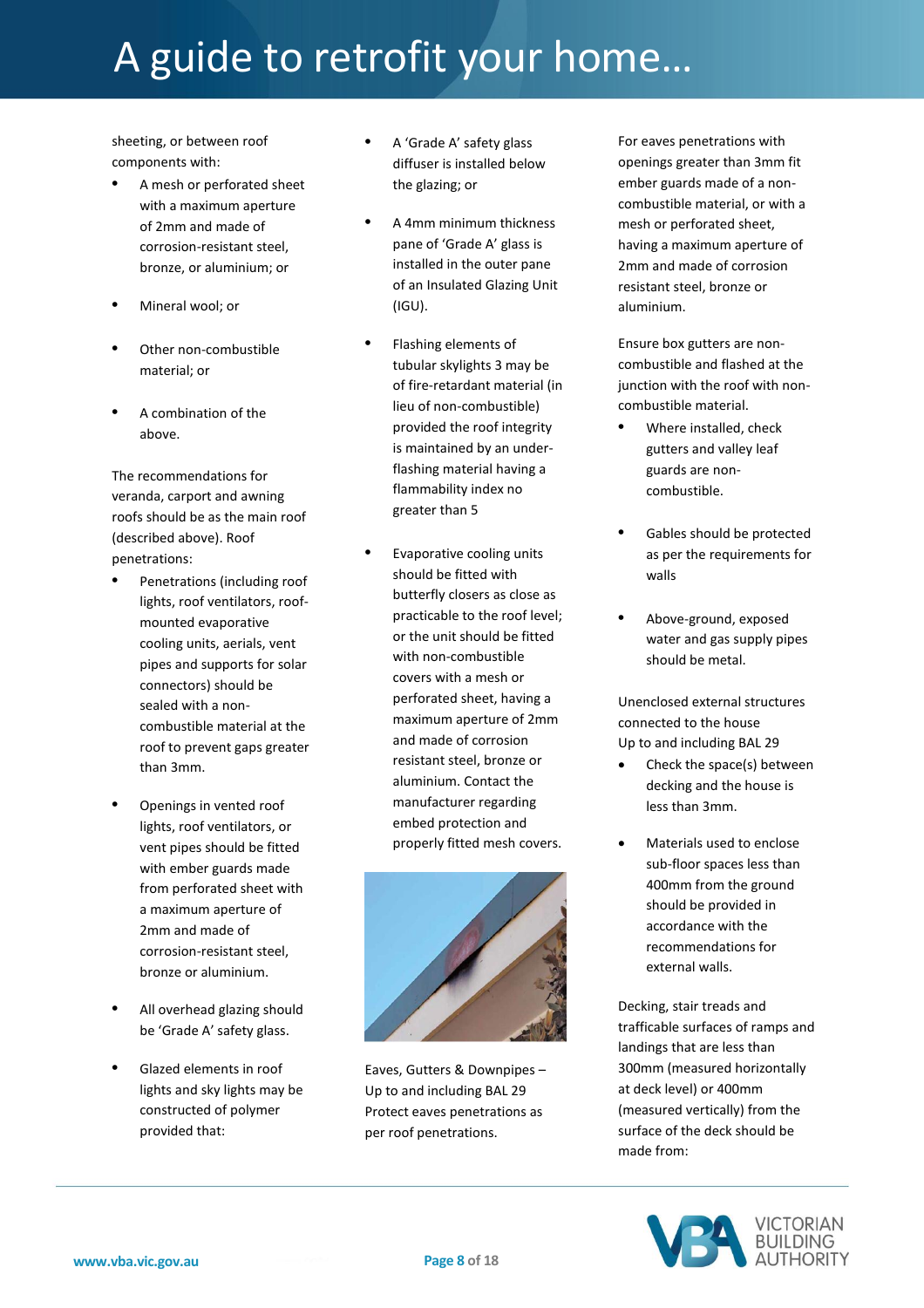Non-combustible materials; or

- Bushfire resisting timber as specified in AS 3959 Appendix F; or
- A timber species as specified in AS 3959 Appendix E; or
- PVC-U; or
- A combination of the above.

Where glazed elements (windows, doors etc) are located less than 400mm vertically (above) and 300mm horizontally (across) from decking, stair treads or trafficable surfaces of ramps and landings, the surface of the deck should be made from:

Non-combustible materials; or

- Bushfire resisting timber as specified in AS 3959 Appendix F; or
- A timber species as specified in AS 3959 Appendix E; or
- A combination of the above

Enclosed external structures within six metres of the house Up to and including BAL 29

**•** External structures should be constructed in accordance with the general building provisions for ember attack listed above.

# **RETROFIT PROVISIONS FOR RADIANT HEAT EXPOSURE CORRESPONDING TO BAL-LOW**

The risk of bushfire attack in

BAL- LOW categories is minimal, as prescribed in AS 3959, based on low threat vegetation and non-vegetated areas within 100 metres of the house. For this reason, there are no specific bushfire construction requirements recommended for this category. However, retrofit upgrades may be considered for existing homes using the ember attack section of this guide.

# **RETROFIT PROVISIONS FOR RADIANT HEAT EXPOSURE CORRESPONDING TO BAL-12.5**

#### **Flooring systems**

**•** Construction recommendation as per ember attack could be considered.

#### **Walls and Fascias**

**•** Construction recommendation as per ember attack could be considered.

### **Windows (including skylights)**

**•** Construction recommendation as per ember attack could be considered.



#### **External doors**

**•** Construction recommendation as per ember attack could be considered.

#### **Vents and Weepholes**

**•** Construction recommendation as per ember attack could be considered.

#### **Roofs**

**•** Construction recommendation as per ember attack could be considered.

# **Eaves, Gutters and Downpipes**

**•** Construction recommendation as per ember attack could be considered.

Unenclosed external structures connected to the house

Unenclosed structures attached to, or below a house (such as carports or verandas) should be constructed in accordance with the provisions for the rest of the house, or alternatively:

- **•** The wall to the house should be separated by 60/60/60 or -/60/60 minutes fire resistance level (FRL) construction (see definitions for FRL); or
- **•** The walls to the house should be constructed of masonry, earth wall or masonry veneer with a minimum thickness of 90mm, and
- **•** Doorways should be separated by -/60/30 minutes FRL; and

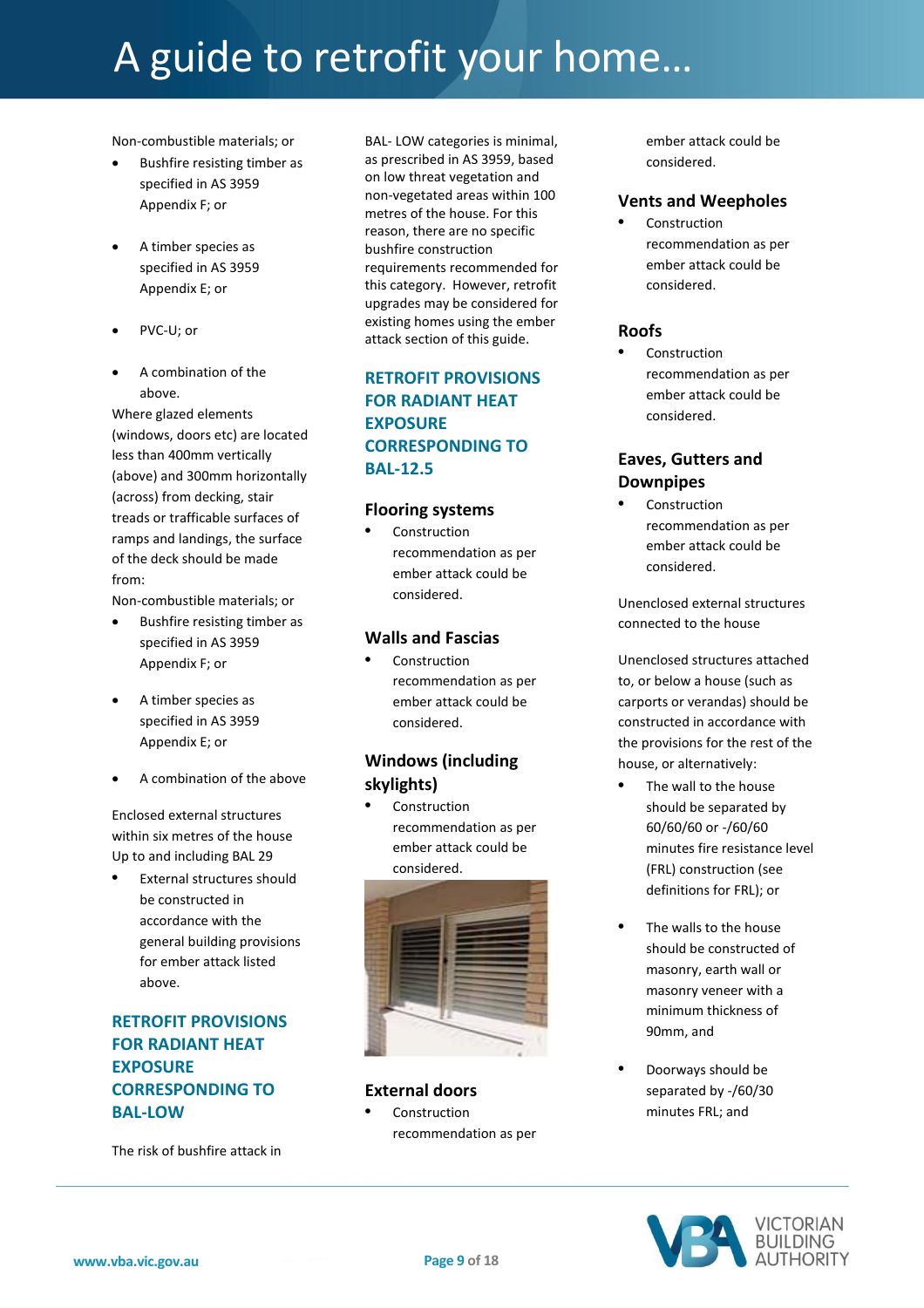- **•** Windows should be -/60/ minutes FRL and permanently fixed shut; and
- **•** Other openings should be /60/- minutes FRL
- **•** The above provisions exclude control joints, subfloor vents; and penetrations for pipes and conduits



Enclosed external structures within six metres of the house Enclosed structures adjacent to and within six metres of the house, such as garages, sheds etc, should be constructed in accordance with the provisions for the rest of the house; or alternatively:

- **•** The walls to the house should be separated from the adjoining structure by 60/60/60 or -/60/60 minutes FRL construction (See definitions for FRL); or
- **•** The walls to the house should be constructed of masonry, earth wall or masonry veneer with a minimum thickness of 90mm, and
- **•** The doorways should be /60/30 minutes FRL selfclosing fire doors; and
- **•** Windows should be -/60/ minutes FRL and permanently fixed shut; and

**•** Other openings should be - /60/- minutes FRL

The above provisions exclude control joints, subfloor vents; and penetrations for pipes and conduits.



# **RETROFIT PROVISIONS FOR RADIANT HEAT EXPOSURE CORRESPONDING TO BAL-19**

#### **Flooring systems**

**•** Construction recommendation as per ember attack could be considered.

#### **Walls and Fascia**

Construction recommendation as per ember attack could be considered.

### **Windows (including skylights)**

Construction requirements as per ember attack with additional requirements of: For window assemblies not protected with bushfire shutters:

**•** Glazing less than 400mm above the ground, decks, carport roofs, awnings and similar elements should be of 5mm or thicker toughened glass; and

- **•** Glazing above 400mm may be annealed, if screened externally, for both fixed and openable panes; or
- **•** Glass blocks may be used for glazing of any height (without screens).

Where used, toughened glass must be screened either internally or externally. External doors Construction requirements as per ember attack with additional requirements of:

- **•** Protect side hung and sliding external doors with one of the following:
- **•** Glazing in doors should be toughened glass with a minimum thickness of 5mm.

### **Vents and Weepholes**

**•** Construction recommendation as per ember attack could be considered.

#### **Roofs**

**•** Construction recommendation as per ember attack could be considered.

### **Eaves, Gutters and Downpipes**

**•** Construction recommendation as per ember attack could be considered.

Unenclosed external structures connected to the house

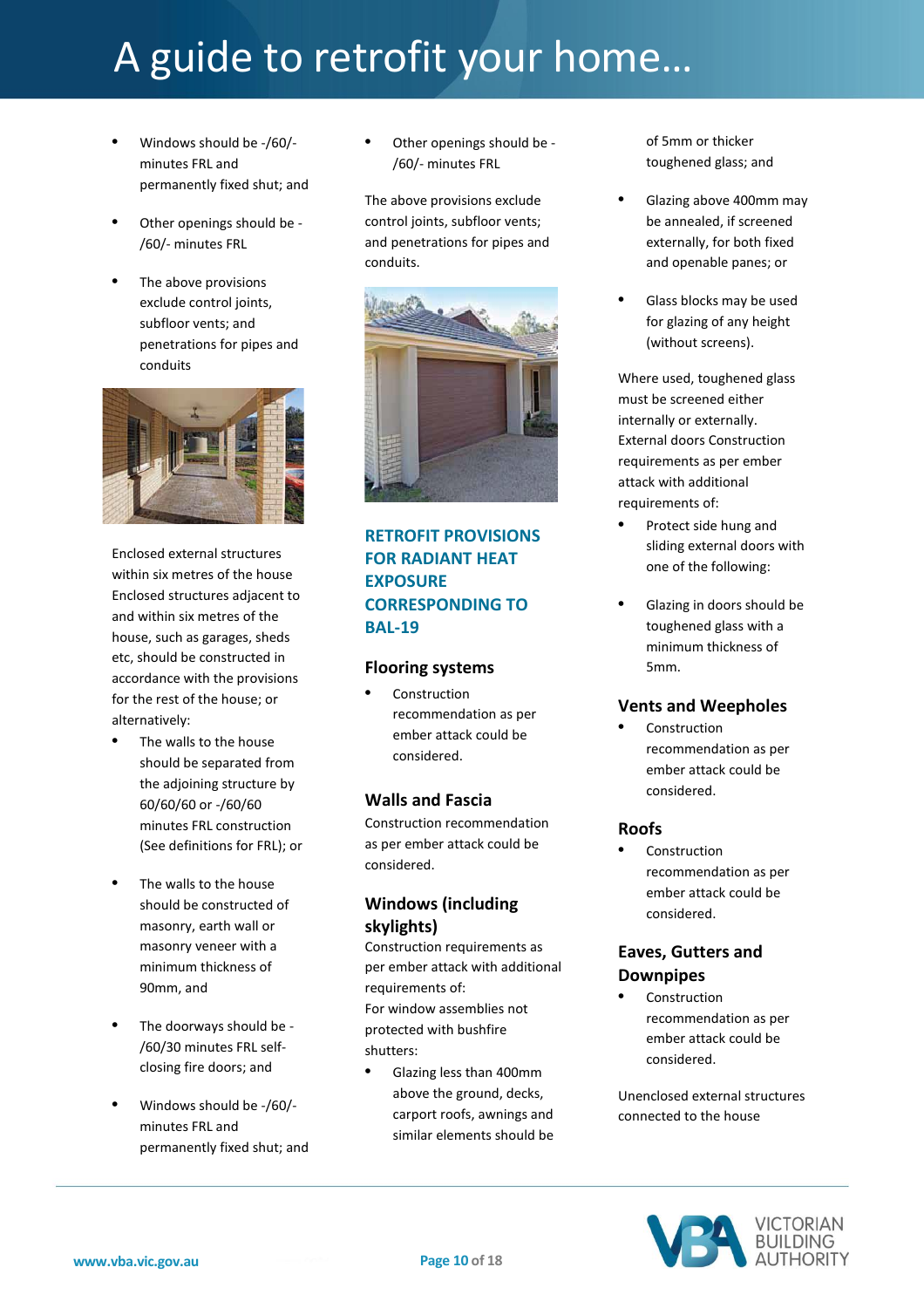Unenclosed structures attached to, or below abe constructed in accordance with the provisions for rest of the house, or alternatively:

- **•** The wall to the house should be separated by 60/60/60 or -/60/60 minutes FRL construction (see definitions for FRL); or
- **•** The walls to the house should be constructed of masonry, earth wall or masonry veneer with a minimum thickness of 90mm, and
- **•** Doorways should be separated by -/60/30 minutes FRL; and
- **•** Windows should be -/60/ minutes FRL and permanently fixed shut; and
- **•** Other openings should be /60/- minutes FRL
- **•** The above provisions exclude control joints, subfloor vents; and penetrations for pipes and conduits.



Enclosed external structures within six metres of the house

Enclosed structures adjacent to a house should be constructed in accordance with the provisions for the rest of the house; or alternatively:

- **•** The walls to the house should be separated by 60/60/60 or -/60/60 minutes FRL construction (See definitions for FRL); or
- **•** The walls to the house should be constructed of masonry, earth wall or masonry veneer with a minimum thickness of 90mm, and
- **•** The doorways should be /60/30 minutes FRL selfclosing fire doors; and
- **•** Windows should be -/60/ minutes FRL and permanently fixed shut; and
- **•** Other openings should be /60/- minutes FRL
- **•** The above provisions exclude control joints, subfloor vents; and penetrations for pipes and conduits.

### **RETROFIT PROVISIONS FOR RADIANT HEAT EXPOSURE CORRESPONDING TO BAL-29**

#### **Flooring systems**

Enclosed subfloor areas should be constructed with:

- Non-combustible materials (such as masonry, brick veneer, mud brick, concrete, aerated concrete etc); or
- Timber or steel-framed walls that are sarked on the outside of the frame and clad with:
- Fibre cement external cladding, with a 6mm minimum thickness; or
- Steel sheet; or
- Bushfire resisting timber as specified in AS 3959 Appendix F; or
- Mesh or perforated sheet with a maximum aperture of 2mm and made of corrosion resistant bronze or steel.

Unenclosed subfloor areas should have support posts, columns, stumps, piers and poles constructed of:

- Non-combustible material, or
- Bushfire resisting timber as specified in AS 3959 Appendix F.

Where less than 400mm above the ground, unenclosed subfloor areas should have bearers and joists that are:

- Non-combustible; or
- Bushfire resisting timber as specified in AS 3959 Appendix F.

Where less than 400mm above the ground, the flooring of unenclosed subfloor areas should be:

- Non-combustible; or
- Bushfire resisting timber as specified in AS 3959 Appendix F; or
- Any other type of timber, particle board or plywood, provided the underside of the flooring is lined with

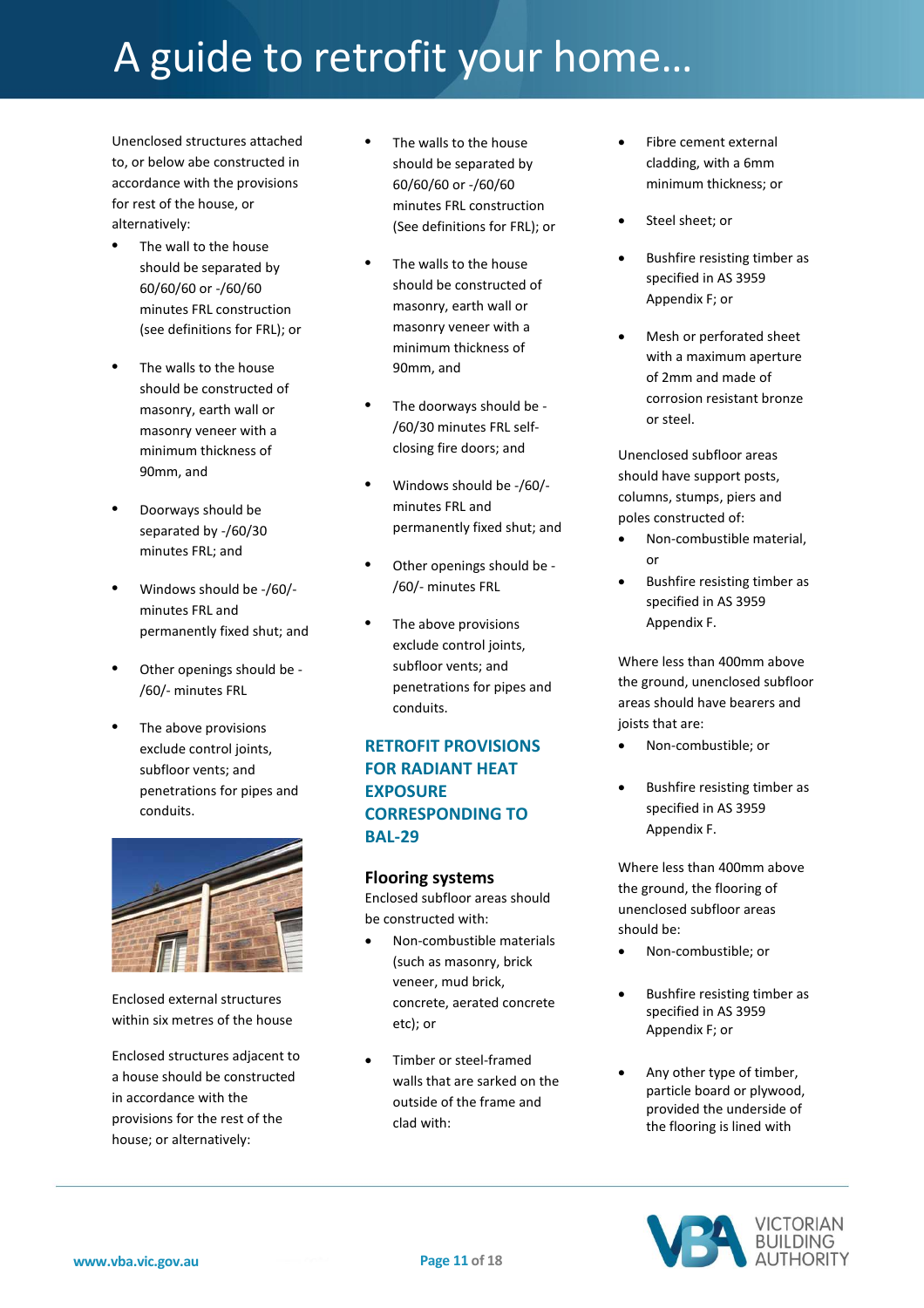sarking type material or mineral wool insulation.

Alternatively, for unenclosed subfloors less than 400mm above the ground, a tested flooring system to Australian Standard 1530.8.1 (AS 1530.8.1) could be used.



#### **Walls and Fascias**

Construction requirements as per ember attack with the additional requirements of: Replace or cover external walls with:

- Non-combustible materials (such as masonry, brick veneer, mud brick, concrete, aerated concrete etc); or
- Timber or steel-framed walls that are sarked on the outside of the frame and clad with:
- Fibre cement external cladding, with a 6mm minimum thickness; or
- Steel sheet; or
- Bushfire resisting timber as specified in AS 3959 Appendix F; or

Windows (including skylights) Construction requirements as per ember attack with the additional requirements of:

 Window assemblies should be protected:

With bushfire shutters; or

Could be constructed of: Window frames and joinery made from:

- **•** Bushfire resisting timber as specified in AS 3959 Appendix F; or
- **•** Metal; or
- **•** Metal-reinforced PVC-U; and with
- **•** Metal external hardware; and
- **•** Windows could be toughened glazing with a minimum thickness of 5mm; and

If located less than 400mm above the ground, decks, carport roofs, awnings and similar elements or fittings having an angle less than 18 degrees to the horizontal and extending greater than 110mm in width could be screened externally; and openable portions of the window above 400mm may be either screened internally or externally.



Where fitted, bushfire shutters should comply with AS 3959 and be made from:

- **•** Non-combustible materials; or
- **•** Bushfire resisting timber as specified in AS 3959 Appendix F.

Where fitted, screens for windows should have a mesh or perforated sheet with a maximum aperture of 2mm and made of corrosion-resistant steel, bronze or aluminium. Gaps around the perimeter of the screen and the building should not exceed 3mm. The frame supporting the mesh or perforated sheet should be:

- **•** Metal; or
- **•** Bushfire resisting timber as specified in AS 3959Appendix F.

#### **External doors**

Construction requirements as per ember attack with the exception of:

Where fitted, screens for doors should have a mesh or perforated sheet with a maximum aperture of 2mm, made of corrosionresistant steel, bronze or aluminium. Gaps around the perimeter of the screen and the building should not exceed 3mm.

The frame supporting the mesh or perforated sheet should be:

- **•** Metal; or
- **•** Bushfire resisting timber as specified in AS 3959 Appendix F.

Protect side hung external doors with one of the following:

- **•** External screens; or
- **•** Bushfire shutters; or

Neither of the above if the door is:

- **•** Non-combustible; or
- **•** A solid timber door, with a minimum thickness of 35mm for the first 400mm above the threshold; or

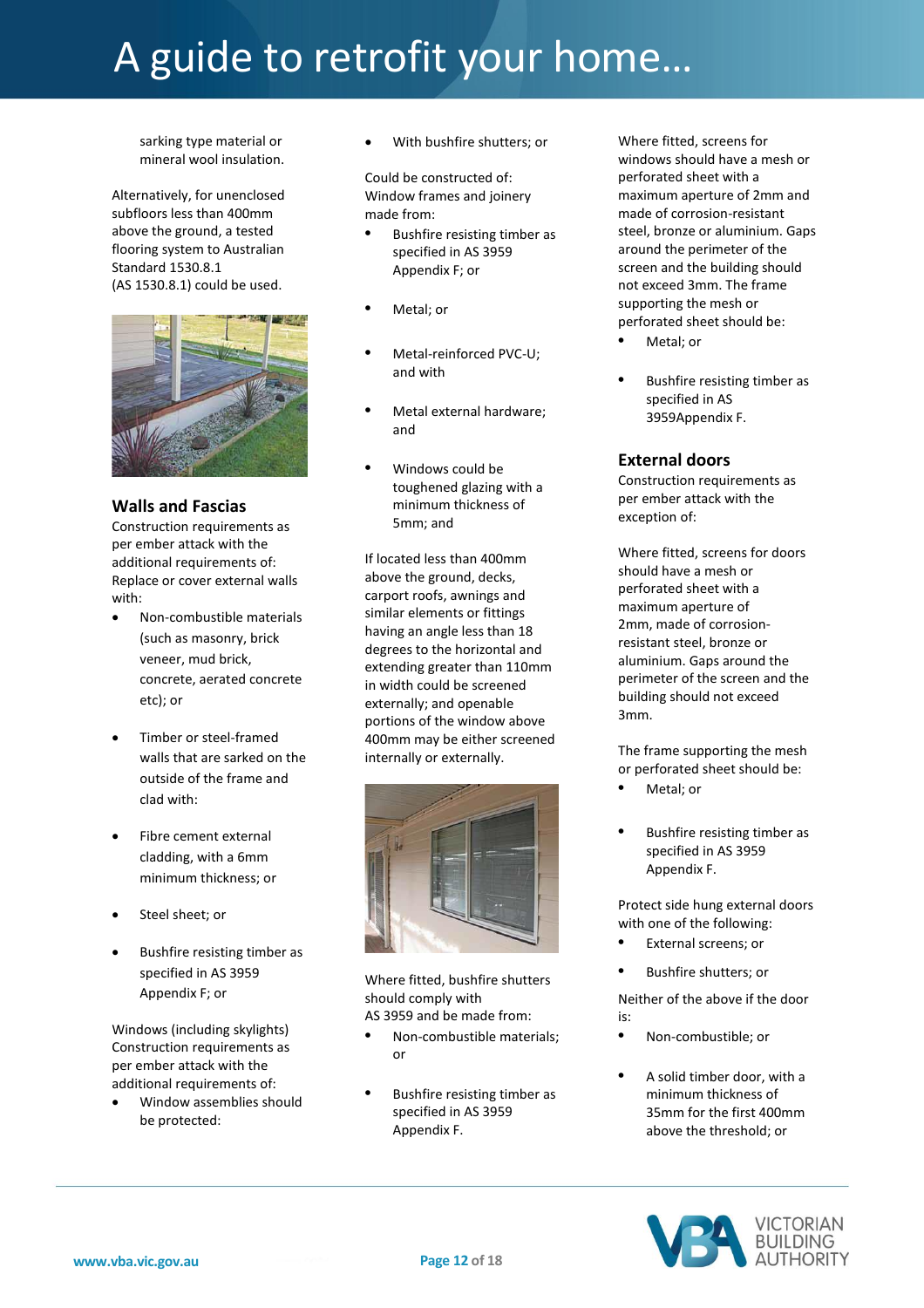- **•** A door, including hollow core doors, protected externally by a screen; or
- **•** A fully framed glazed door with the frame constructed of non-combustible materials, or bushfire resisting timber as specified in AS 3959 Appendix F.

External hardware to doors should be metal.

- **•** Glazing in doors should be toughened glass with a minimum thickness of 6mm.
- **•** Parts of door frames less than 400mm above the ground, decks, carport roofs, awnings and similar elements or fittings having an angle less than 18 degrees to the horizontal and extending greater than 110mm in width should be screened externally.



Construct door frames with:

- **•** Bushfire resisting timber as specified in AS 3959 Appendix F; or
- **•** Metal; or Metal-reinforced PVC-U.
- **•** Install weather strips, draught excluders or draught seals at the base of side hung doors.

Protect external sliding doors with one of the following:

**•** External screens; or

- **•** Bushfire shutters; or
- **•** Neither of the above, if:
- **•** Any glazing within the door is 6mm toughened glass
- **•** The external hardware should be metal; and

The frame of the door and any supporting glazing within the door is made of the following:

- **•** Bushfire resisting timber as specified in AS 3959 Appendix F; or
- **•** Metal; or
- **•** Metal-reinforced PVC-U

Vehicle access (garage) doors should comply with the following: All parts of doors should be made from:

- **•** Non-combustible materials; or
- **•** Fibre cement external cladding with a 6mm minimum thickness; or
- **•** Bushfire resisting timber as specified in AS 3959 Appendix F.

Panel lift, tilt and side-hung doors should be fitted with suitable weather-strips, draught excluders, draught seals or guide tracks (as appropriate) with a maximum gap size of 3mm.

Roller doors should have guide tracks with a maximum gap area of 3mm and be fitted with a nylon brush in contact with the door.

Doors should not include ventilation slots.

### **Vents and Weepholes**

Cover vents and weepholes in external walls with a mesh having a maximum aperture of 2mm and made of corrosionresistant steel, bronze or aluminium (except where the vents or weepholes are less than 3mm.)

### **Roofs**

Construction requirements as per ember attack with the additional requirements of:

- **•** A pipe or conduit that penetrates the roof should be non-combustible.
- **•** A veranda, carport or awning roof separated from the main roof space by an external wall should have a support structure of:
- **•** Non-combustible material, or
- **•** Bushfire resisting timber as specified in AS 3959 Appendix F; or
- **•** Timber rafters lined on the underside with 6mm minimum thickness fibrecement sheeting (or material complying with AS 1530.8.1).

#### **Roof penetrations:**

Seal penetrations (including roof lights, roof ventilators, roofmounted evaporative cooling units; aerials, vent pipes and supports for solar connectors) with a non-combustible material at the roof to prevent gaps greater than 3mm.

**•** Fit ember guards over openings in vented roof lights, roof ventilators or vent pipes that are made from perforated sheet with a maximum aperture of

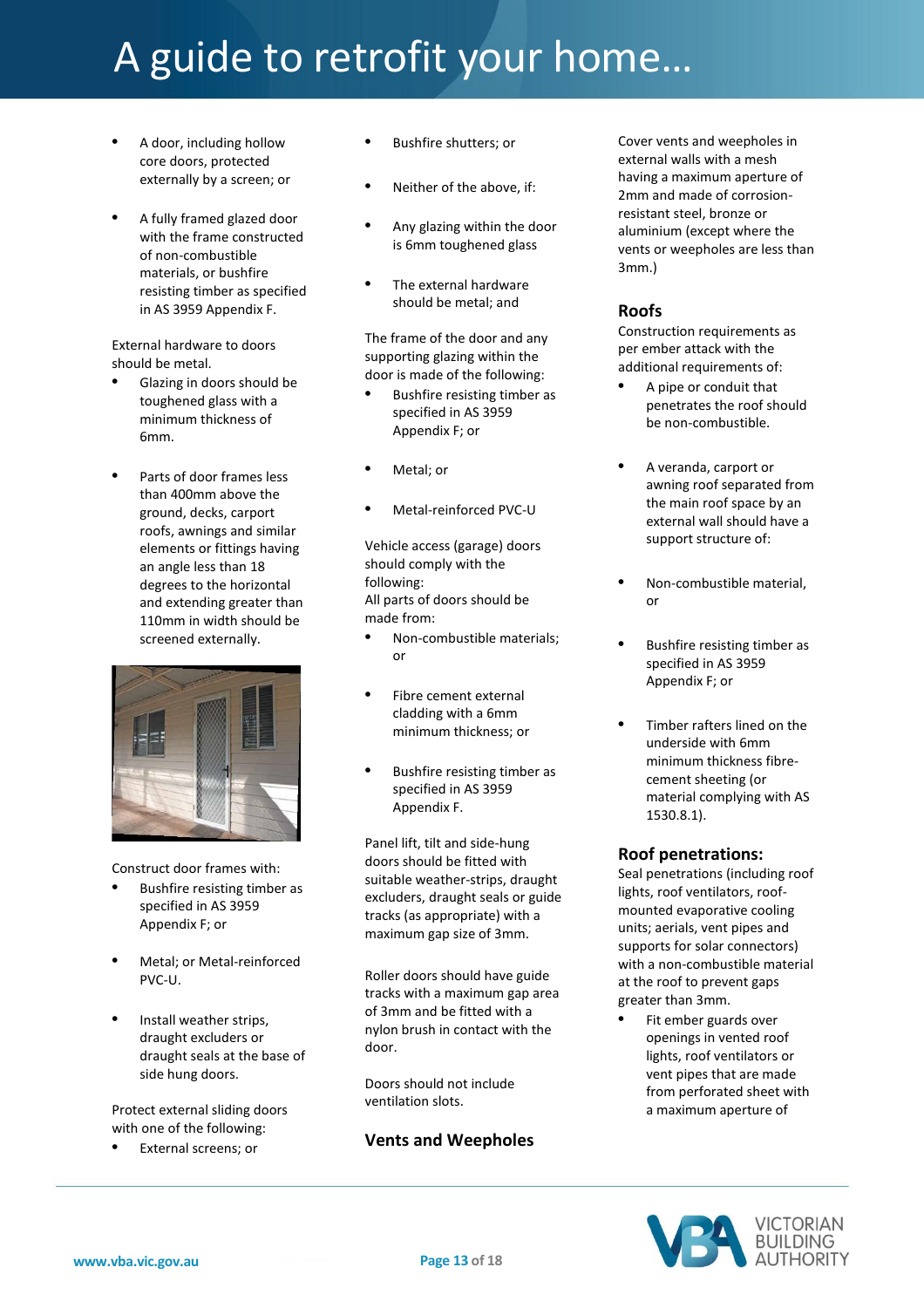2mm and made of corrosion-resistant steel, bronze or aluminium.

**•** Ensure all overhead glazing is 'Grade A' safety glass.

Construct glazed elements in roof lights and sky lights of polymer provided that:

- **•** A 'Grade A' safety glass diffuser is installed below the glazing; or
- **•** A 4mm minimum thickness pane of 'Grade A' glass is installed in the outer pane of an Insulated Glazing Unit (IGU).

Where roof lights are installed in roofs having a pitch of less than 18 degrees to the horizontal, the glazing should be protected with ember guards made from mesh or perforated sheet, with a maximum aperture of 2mm and made from corrosion resistant steel, bronze or aluminium.

Evaporative cooling units should be fitted with butterfly closers at or near the ceiling level; or the unit should be fitted with noncombustible covers with a mesh or perforated sheet, having a maximum aperture of 2mm and made of corrosion resistant steel, bronze or aluminium.

External single pane glazed elements of roof lights and skylights, where the pitch of the glazed element is 18 degrees or less to the horizontal, should be protected with ember guards made from mesh or perforated sheet with a maximum aperture of 2mm and made from corrosion resistant steel, bronze or aluminium.

Tubular skylights should not be used for BAL 29 and above unless it is a tested system to AS 1530.8.1.

### **Eaves, Gutters and Downpipes**

Eaves linings should be:

- **•** Fibre-cement sheet with a minimum thickness of 4.5mm; or
- **•** Bushfire resisting timber as specified in AS 3959 Appendix F.

Gutters other than box gutters should be metal or PVC-U.

Fascias and bargeboards should be constructed of:

- **•** Bushfire resisting timber as specified in AS 3959 Appendix F; or
- **•** Metal, fixed at 450mm centres.

Unenclosed external structures connected to the house Construction requirements as per ember attack with the exception of:

**•** Subfloor spaces are considered to be enclosed if the sides are in accordance with the requirements for external walls. This includes protection of openings with mesh or perforated sheet.

Decking, stair treads and trafficable surfaces of ramps and landings should be made from:

- **•** Non-combustible materials; or
- **•** Bushfire resisting timber as specified in AS 3959 Appendix F.

For the unenclosed subfloor spaces of verandas, decks, steps, ramps and landings use the following construction elements:

**•** Support posts, columns, stumps, stringers, piers and poles; and

- **•** Framing of the verandas, decks, ramps, and landings should be constructed of:
	- **•** Non-combustible materials; or
- **•** Bushfire resisting timber as specified in AS 3959 Appendix F. Balustrades, handrails and other barriers less than 125mm from any glazing or any combustible wall should be constructed of:
- **•** Non-combustible materials; or
- **•** Bushfire resisting timber as specified in AS 3959 Appendix F.



Enclosed structures attached to, or below a house (such as carports or verandas) should be constructed in accordance with the provisions for rest of the house, or alternatively:

- **•** The wall to the house should be separated by 60/60/60 or -/60/60 minutes FRL construction (see definitions for FRL); or
- **•** The walls to the house should be constructed of masonry, earth wall or masonry veneer with a minimum thickness of 90mm, and

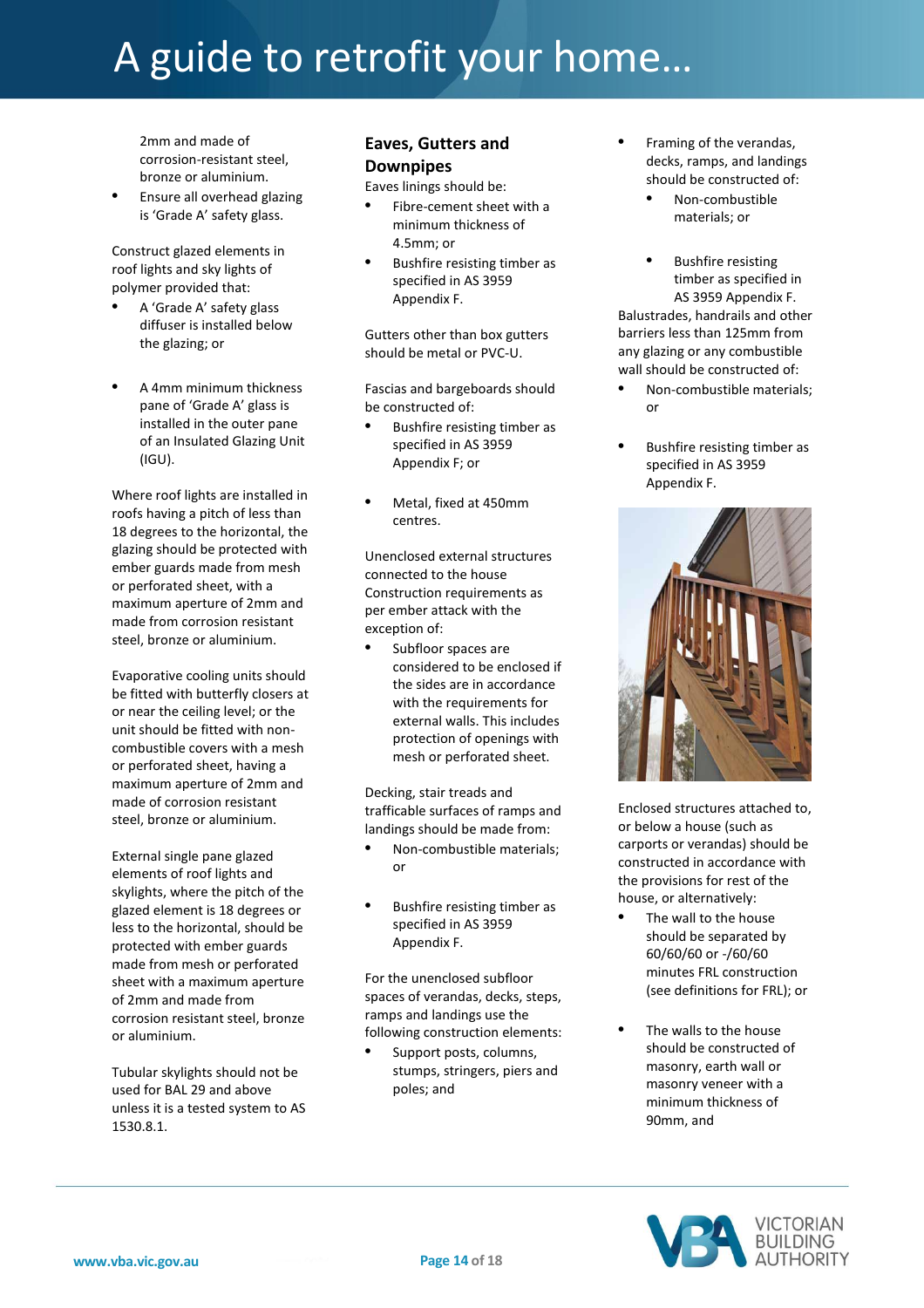- **•** Doorways should be separated by -/60/30 minutes FRL; and
- **•** Windows should be -/60/ minutes FRL and permanently fixed shut; and
- **•** Other openings should be /60/- minutes FRL The above provisions exclude control joints, subfloor vents; and penetrations for pipes and conduits.

Enclosed external structures within six metres of the house Enclosed structures adjacent to and within six metres of a house should be constructed in accordance with the provisions for the rest of the house; or alternatively:

- **•** The walls to the house should be separated by 60/60/60 or -/60/60 minutes FRL construction (see definitions for FRL); or
- **•** The walls to the house should be constructed of masonry, earth wall or masonry veneer with a minimum thickness of 90mm, and
- **•** The doorways should be /60/30 minutes FRL self closing fire doors; and
- **•** Windows should be -/60/ minutes FRL and permanently fixed shut; and
- **•** Other openings should be /60/- minutes FRL

The above provisions exclude control joints, subfloor vents; and penetrations for pipes and conduits.

# **RETROFIT PROVISIONS FOR RADIANT HEAT EXPOSURE CORRESPONDING TO BAL-40 & DIRECT FLAME BAL-FZ**

BAL-40 and direct flame BAL-FZ are considered to be very high to extreme bushfire risk. Homes in these categories may not be suitable for retrofit upgrades for direct radiant heat or flame attack. The measures for ember attack are still worthwhile as this may assist, for example, in situations where a fire front passes nearby providing ember showers.

For direct radiant heat or flame attack, homes located on these sites should be specifically designed, and constructed or upgraded for bushfire risk by appropriately trained and experienced professionals. Buildings in these areas are considered to be at very high to extreme bushfire risk from ember attack, burning debris ignited by windborne embers, exposure to high level and extreme radiant heat and likelihood of direct exposure to flames from the fire front.

A simple retrofitting of building elements is not considered to be a satisfactory approach to mitigating the bushfire risk for such sites, nor is it likely to satisfy the relevant requirements of AS 3959.

Home owners are recommended to seek professional advice with regards to recommended upgrades or reconstruction to improve their houses' resistance to bushfire attack.

NON-AS 3959 APPLICABLE SITES

Residential buildings that fall outside the scope of AS 3959 (i.e. cannot nominate a BAL due to extreme slopes on the site or its surrounding vegetation) are at greater risk from bushfire attack.

Extreme slope vegetated slopes greater than 30 degrees to the horizontal, situated within 100m of the house. This is because fire behaviour on steep slopes is much more severe and unpredictable and therefore the simplified approach in AS 3959 may not be sufficient without further professional advice and review.

The prescribed building elements recommended in this guide may be unsuitable for such sites and retrofitting homes is unlikely to achieve a comparable level of safety to that provided in AS 3959. Home owners are recommended to seek professional advice with regards to recommended upgrades or reconstruction to improve the house's resistance to bushfire attack.

### **Sprinkler systems can help fight embers**

The objective of a bushfire sprinkler system is to help extinguish embers that land on the roof or other parts of the building.

Property owners in Victorian bushfire prone areas can arrange to have bushfire water spray or external water sprinkler systems installed, complying with AS 5414 – 2014 Bushfire water spray systems, as a measure to help manage risk and damage.

This standard sets out general requirements for the design, installation and maintenance of water spray systems intended to

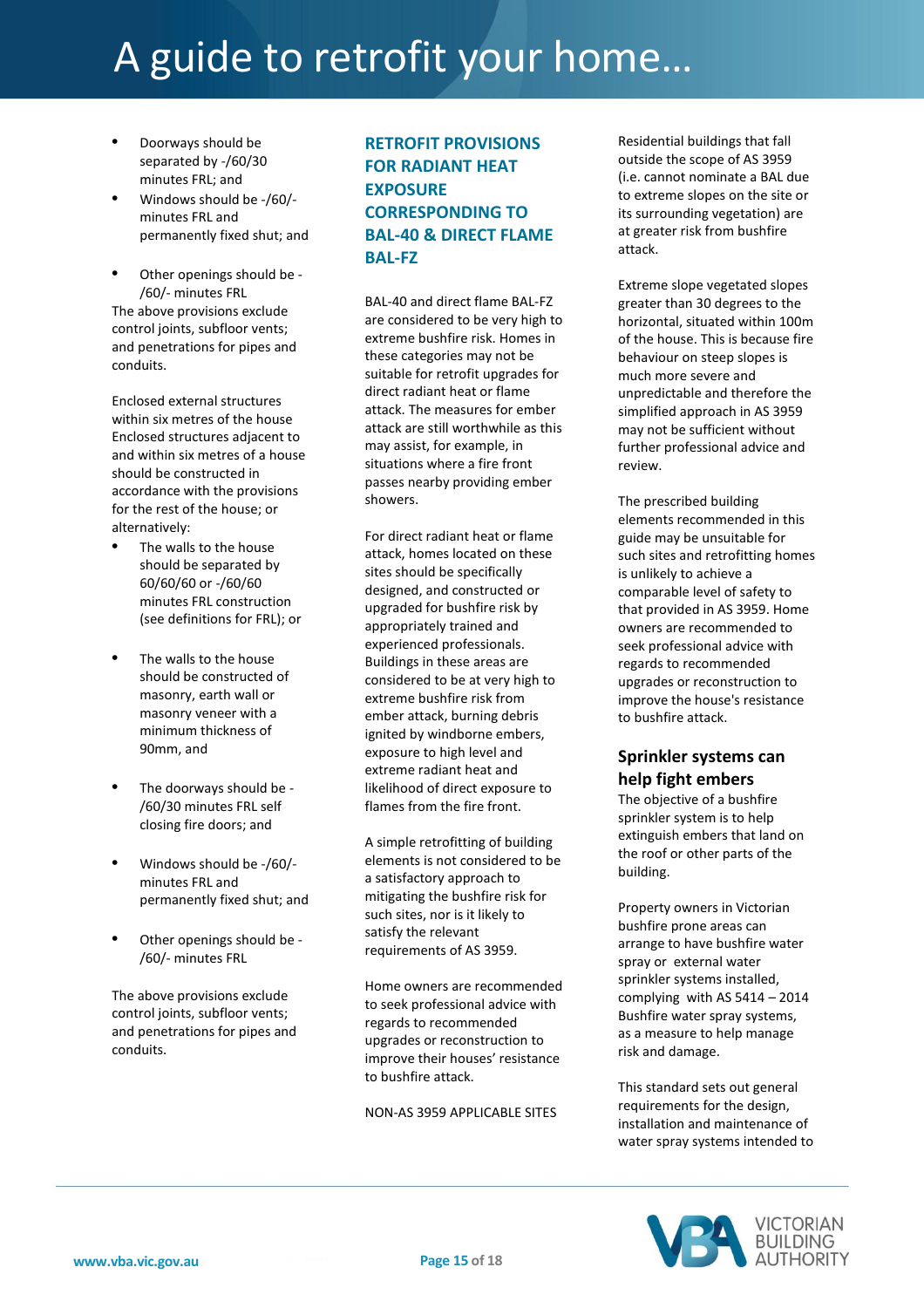provide a degree of building protection against bushfire exposure, including ember attack, together with limited protection against radiant heat exposure [up to 19 kW/m2 (BAL 19).

Bushfire water spray systems are intended to complement the requirements of AS 3959 and should be considered as one component of a holistic fire management plan.

To operate effectively, a sprinkler system needs to have an appropriate, adequate water supply, an activation mechanism and a delivery system including pipes and heads that will discharge water at appropriate densities. The delivery system includes the pump, pipework and spray heads.

You must ensure that the pump is the correct size and duty to deliver water to the spray heads at a suitable pressure. The pump must be protected from radiant heat.

The correct size pipework can only be determined after the completion of a full hydraulic design. Pipes must be made of non-combustible materials such as copper. The spray heads need to be carefully chosen so that they provide an appropriate spray pattern and discharge density that can operate effectively during a bushfire. Other considerations:

- **•** Will your sprinkler system be able to run even if mains power fails?
- **•** Do you have an adequate water supply? A sprinkler system should be able to run for several hours. What effect will wind have on the delivery of water to critical areas of your home?

These systems should be regularly maintained and tested to ensure that they perform when required. For more information about designing an appropriate bushfire sprinkler system, consult a licensed plumbing practitioner (or expert in this field). Plumbing practitioners licensed and registered in water supply work or fire protection work can install water spray systems. Where the total value of plumbing work is \$750 or more, the licensed practitioner must issue a Compliance Certificate within five days of completing the work.

# **PRIVATE BUSHFIRE SHELTERS (BUSHFIRE BUNKERS)**

On 28 May 2010 the Victorian Government Amended the Building Regulations 2006 to reference the national performance standard for private bushfire shelters.

These regulations mean that a building permit must be obtained for private bushfire shelters prior to construction. Private bushfire shelters have to comply with the performance requirements set out in the National Performance Standard. A private bushfire shelter is an option of last resort where individuals can take refuge during a bushfire while the fire front passes. Private Bushfire shelters may not be a safe option in all cases and are a last resort as part of a bushfire survival plan.

Private Bushfire shelters have to comply with performance requirements set out in the National Performance Standard including maintaining tenable conditions within the shelter for the period of occupancy.

To obtain a building permit under the new system you either need to:

- **•** Purchase a shelter that has been accredited as meeting the performance requirements of the National Performance Standard by the Building Regulation Advisory Committee; or
- **•** Apply to the Building Appeals Board for a determination that your non-accredited bushfire shelter complies with the regulations; or
- **•** Obtain certification from a fire safety engineer who did not design the shelter to satisfy a building surveyor that your non-accredited bushfire shelter meets the requirements of the regulations.

Note: Contact your local council as you may also need a planning permit to install a private bushfire shelter.

#### **SUMMARY**

Regulations are now in place requiring all private bushfire shelters to have a building permit. It is not compulsory to build a private bushfire shelter but if you do build one, it is compulsory to obtain a building permit for it and it must comply with the requirements of the National Performance Standard.

Due to the complexities and variability of a bushfire situation, your safety is not guaranteed merely because you have a private bushfire shelter. The best way to ensure your safety is to leave your property early on days with a high fire danger rating.

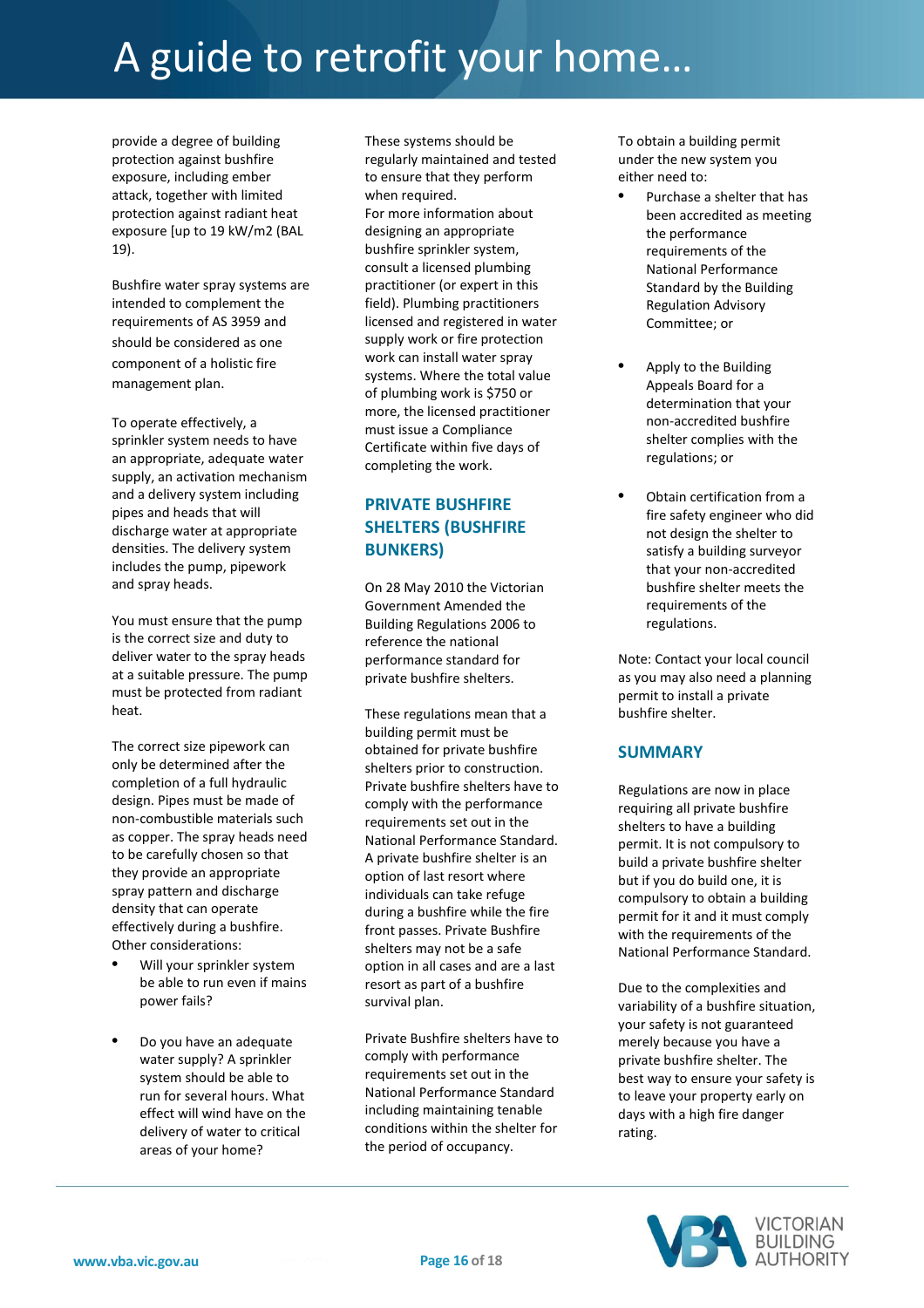| <b>Definitions</b>                                           |                                                                                                                                                                                                                                                                                                                                                                                                                                  |  |  |
|--------------------------------------------------------------|----------------------------------------------------------------------------------------------------------------------------------------------------------------------------------------------------------------------------------------------------------------------------------------------------------------------------------------------------------------------------------------------------------------------------------|--|--|
| Aperture                                                     | Openings in screens or mesh that are used to provide protection to windows, doors and other<br>openings against ember attack.                                                                                                                                                                                                                                                                                                    |  |  |
| AS 3959                                                      | Australian Standard 3959-2009 - Construction of buildings in bushfire prone areas published by<br>Standards Australia and as amended from time to time.                                                                                                                                                                                                                                                                          |  |  |
| <b>Bushfire attack</b>                                       | Burning embers, radiant heat or flame generated by a bushfire, which might result in ignition and<br>subsequent damage or destruction of a building.                                                                                                                                                                                                                                                                             |  |  |
| <b>Bushfire Attack</b><br>Level (BAL)                        | The bushfire attack level for the site as determined by using either Method 1 (simplified procedure)<br>or Method 2 (detailed procedure) under Australian Standard 3959-2009.<br>These are stated as BAL-LOW, BAL-12.5, BAL-19, BAL-29, BAL-40 or BAL-FZ.                                                                                                                                                                        |  |  |
| Bushfire prone<br>area                                       | An area that is subject to, or likely to be subject to, bushfire attack.                                                                                                                                                                                                                                                                                                                                                         |  |  |
| <b>Bushfire</b><br>resisting timber                          | Timber that is deemed to be acceptable to withstand exposure up to a BAL-29 condition<br>by means of one or more of:<br>(a) The inherent properties of the material itself;<br>(b) Being impregnated with fire-retardant chemicals; or<br>(c) The application of fire-retardant coatings or substances.<br>A list of approved timber species can be found in Australian Standard 3959 Appendix F                                 |  |  |
| <b>Bushfire shutter</b>                                      | A screen or barrier fixed to the building for the protection of window or door openings against<br>bushfire attack.                                                                                                                                                                                                                                                                                                              |  |  |
| Combustible                                                  | The classification of a material that is capable of igniting as determined by Australian Standard<br>1530.1.                                                                                                                                                                                                                                                                                                                     |  |  |
| Ember attack                                                 | Smouldering or flaming windborne debris that is capable of entering or accumulating around a<br>building and may ignite the building or other combustible materials and debris                                                                                                                                                                                                                                                   |  |  |
| Ember guard                                                  | A cover inserted in or over an opening or cavity to prevent the entry of burning embers                                                                                                                                                                                                                                                                                                                                          |  |  |
| Fire resistance<br>level (FRL)<br>(XX/XX/XX)<br>minutes FRL) | The nominal grading period, in minutes, that is determined by subjecting a specimen<br>material or system to a fire test as set out in Australian Standard 1530.4 to specify structural<br>adequacy, integrity and insulation.<br>e.g an FRL of 120/60/30 minutes means 120 minutes structural fire adequacy / 60 minutes fire<br>integrity / 30 minutes fire insulation. 0 minutes FRL is indicated by a dash,<br>e.g. -/60/30. |  |  |
| Flame zone (FZ)                                              | The highest level of bushfire attack as a consequence of direct exposure to flames from the fire front<br>in addition to heat flux and ember attack.                                                                                                                                                                                                                                                                             |  |  |
| Flammability<br>index                                        | The index number for a material as determined by a test as set out in Australian Standard 1530.2.                                                                                                                                                                                                                                                                                                                                |  |  |
| Glazed assembly                                              | Any combination of glass and any other material that fills a window or door opening. Also known as a<br>glazing system.                                                                                                                                                                                                                                                                                                          |  |  |
| Grade A safety<br>glass                                      | A type of safety glazing that complies with Australian Standard 1288.                                                                                                                                                                                                                                                                                                                                                            |  |  |
| Heat flux<br>exposure level                                  | The quantity of heat energy per unit area that is measured on an exposed surface and it includes<br>heat transferred by convection and radiation.                                                                                                                                                                                                                                                                                |  |  |
| Insulated glazing<br>unit (IGU)                              | Two or more panels of glass spaced apart and factory sealed with dry air or special gases in the units<br>cavity.                                                                                                                                                                                                                                                                                                                |  |  |
| Mineral Wool                                                 | Means stone or ceramic based wool                                                                                                                                                                                                                                                                                                                                                                                                |  |  |
| Non-<br>combustible                                          | The classification of a material that is deemed not to be combustible when subjected to testing<br>under Australian Standard 1530.1.                                                                                                                                                                                                                                                                                             |  |  |
| Sarking-type<br>material                                     | A material, such as a reflective foil or other flexible membrane, normally used for a purpose such as<br>water proofing, vapour proofing or thermal reflectance.                                                                                                                                                                                                                                                                 |  |  |
| Sub-floor                                                    | The part of the construction that is below the floor, whether enclosed or unenclosed, and includes<br>floor joists, bearers, stumps, piers and the like.                                                                                                                                                                                                                                                                         |  |  |